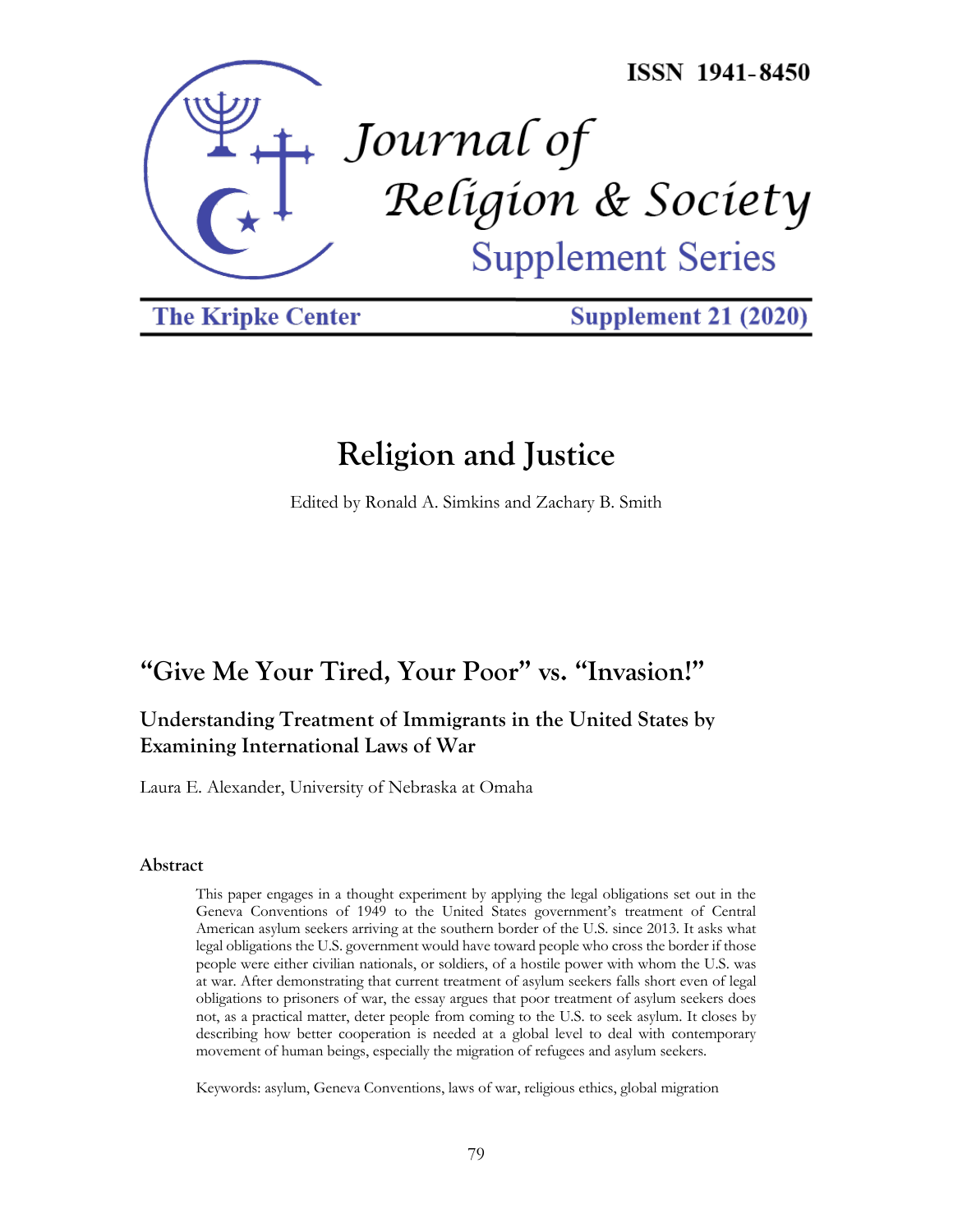#### **Introduction**

I came to in a German doctor's surgery being stitched up with our pilot and bombardier present too . . . My leg and arm were plastered and 2 days later we were taken by train to Frankfurt-am-Rhein to Dulag Luft, a holding camp, where we were put in solitary confinement.

The Germans did not heat our cells and a damp plaster on one arm and one leg in the middle of a German winter doesn't induce much sleep. . . .

My arm was taken out of plaster at the end of January 1944 and I spent ½ hour 3 times a day "climbing the wall" to overcome the bruising and avoid ankylosis. The leg had a walking plaster put on and a heel made of wood with a rubber tire covering it. . . .

We were fortunate at Belaria to have a few men who had been prisoners for some time to give us advice on life style change. Furthermore, services sprang up quickly which enabled those who were determined and interested in keeping their lives going. Classes in German, French and even Russian started. Other topics were used to give instruction and a library was started with books sent over the years to POWs. A theatrical group developed and a band consisting of a pianist, a trumpeter, a drummer, and two guitarists and, of course, activities related to escaping

Eric Stephenson, Australia veteran and former prisoner of war in a German camp during World War Two

All day and night they listened to the wailing of hungry children.

Here, in a freezing immigration detention facility somewhere in the Rio Grande valley of south Texas, adults and children alike were fainting from dehydration and lack of food.

Sleep was almost impossible; the lights were left on, they had just a thin metallic sheet to protect against the cold and there was nothing to lie down on but the hard floor.

This is the account of Rafael and Kimberly Martinez, who, with their three-year-old daughter, had made the dangerous trek from the home on the Caribbean coast of Honduras to the US border to ask for political asylum. . . .

What they did not expect . . . were days of hunger, separation and verbal abuse that they said they endured at the hands of federal immigration officials. . . .

The "hieleras,"or iceboxes, asylum-seekers said, were overcrowded, unhygienic, and prone to outbreaks of vomiting, diarrhea, respiratory infections and other communicable diseases. Many complained about the cruelty of guards, who they said would yell at children, taunt detainees with promises of food that never materialized and kick people who did not wake up when they were expected to. . . .

When the Martinezes gathered with fellow detainees to sing hymns and lift their spirits a little, the guards would taunt them, or ask aggressively: "Why did you bother coming here? Why didn't you stay in your country?"

Andrew Gumbel, relaying stories told to a team from *The Guardian* newspaper who sat in with volunteer doctors and nurses caring for Central American asylum seekers

#### **Introduction: Asylum Seekers in the United States and the Laws of War**

The above narratives provide a window into two experiences. First, the experience of a prisoner of war during World War II; second, a family held in a detention center after seeking asylum at the southern border of the United States of America. Both stories are gripping in their own right, but why set them alongside each other? Each story describes a kind of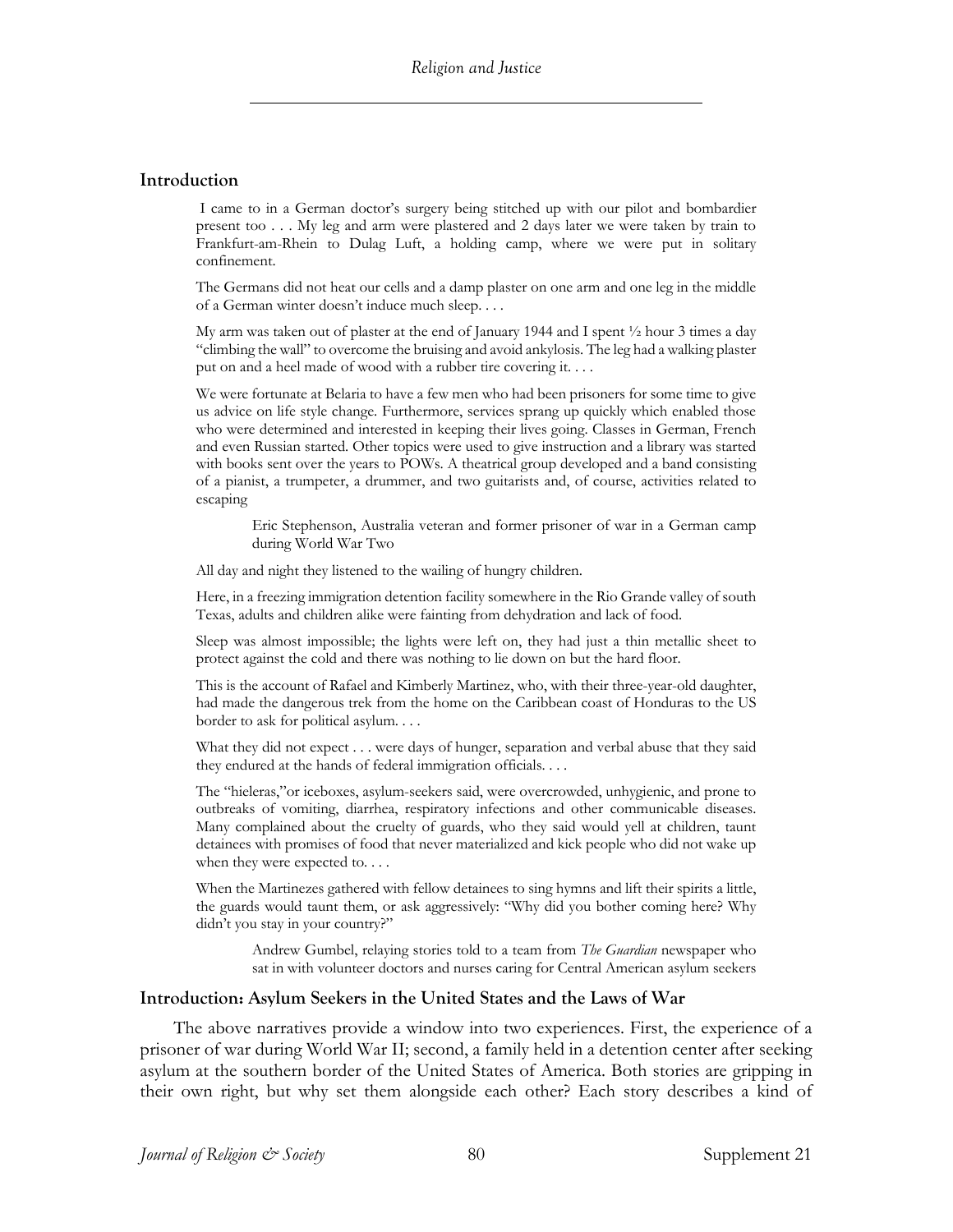imprisonment, to be sure, but what insight do they provide into each other, or into broader issues?

This essay aims to set up and work through a thought experiment, articulated fully in the next paragraph, for which the juxtaposition of these two stories of imprisonment is useful. Some thousands of asylum seekers, primarily from the Central American countries of El Salvador, Guatemala, and Honduras, have arrived at the southern border of the United States in increasing numbers since 2014 (Musalo and Lee: 137). The reception of these asylum seekers at the hands of U.S. Border Patrol, U.S. Immigration and Customs Enforcement, and other agencies is mixed, at best. Many asylum seekers are placed in detention, some are separated from their families, and nearly all experience physical and mental hardship as they seek to make the case that they have a "well-founded fear of persecution for reasons of race, religion, nationality, political opinion, or membership in a particular social group" (UNHCR 2010: 3). There is no real question that the conditions asylum seekers endure are bad; what this essay seeks is a creative perspective on those conditions, one that can contribute meaningfully to ongoing debates in U.S.-based scholarship, policy, and media about the legal and moral obligations the United States and its agencies have to asylum seekers, and how those obligations fit with the U.S. government's principles and commitments.<sup>1</sup>

With this goal in mind, I will describe the treatment and conditions of asylum seekers at the U.S. border in the last several years, especially those who are placed in detention facilities, and will consider the following thought experiment: *how does the United States government's treatment of asylum seekers compare to the treatment the government would be legally obligated to provide either to civilians or to captured enemy soldiers in a time of war*? To make the comparison, I will examine the Geneva Conventions of 1949, which, alongside their Additional Protocols and Annexes, have established the current legally-binding international laws of war. I will imagine a context of war in which the territory and population of the United States is itself under threat, with enemy forces entering U.S. territory and threatening property and people, and ask what sorts of responsibilities the U.S. government would have toward civilians who are citizens of the attacking enemy and who happen to come under U.S. power, as well as toward enemy soldiers who are captured in such a war. In so doing, I will show that current treatment of asylum seekers in the U.S. would be legally (and, I would submit, morally) improper even if asylum seekers were either 1) civilian nationals of a state with which the U.S. was at war, or 2) soldiers serving a hostile state, who (in our thought experiment) would have posed a threat to, and even possibly killed, U.S. citizens prior to their capture.

If pressed, many citizens, politicians, and scholars would presumably agree that people who are legally seeking asylum should at least be treated no worse than those who are nationals of, or especially soldiers serving under, a hostile power. For scholars who study religion and justice, this comparison may prove useful as a lens through which to view and talk about the issue of asylum in the United States. Scholars who study immigration – particularly those who speak from or examine one or more religious traditions – generally agree that there is

<sup>1</sup> In this essay, I write as a United States citizen speaking to other U.S. citizens, residents, and nationals. Parallels could surely be drawn to treatment of asylum seekers in Europe or Australia, but this discussion focuses on the United States.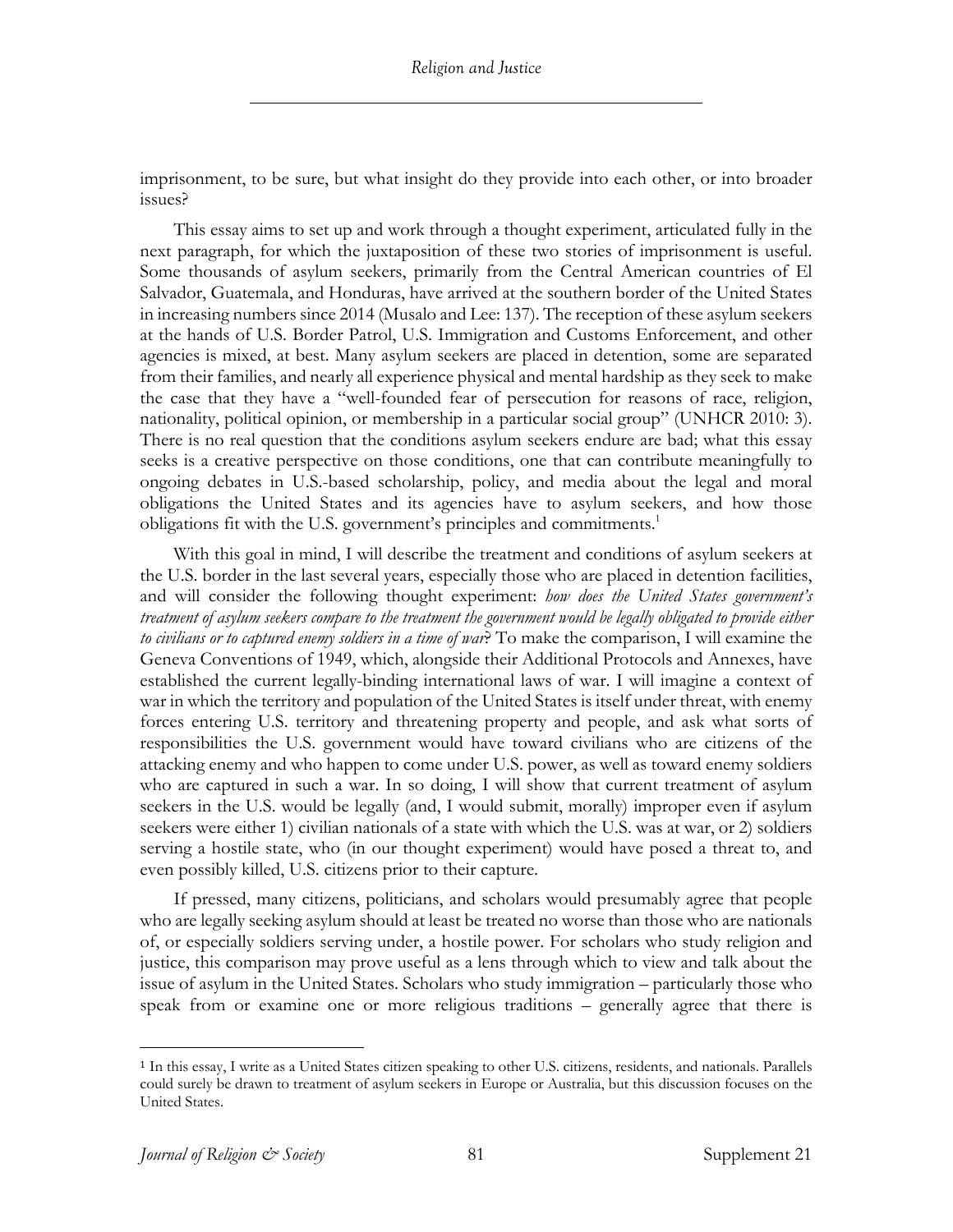something wrong with the U.S. system for dealing with asylum seekers and adjudicating their claims, and especially that there is something wrong with the country's system of immigration detention. Examining what this "wrongness" might entail, through comparison with the laws of war that cover treatment of both civilians and soldiers, can bring forth a creative perspective and a different sort of intervention into debates and conversations over the issue. It may provide scholars and others with something new to say on an issue that, at times, seems to be so polarizing as to defy meaningful debate or movement toward even a partial resolution.

I will proceed by, first, briefly characterizing current discussions and debates in politics, the media, and scholarship around the treatment of asylum seekers who are held in U.S. immigration detention facilities. Then I will explain the rules laid out in the Geneva Conventions for ethical treatment of, respectively, civilians during wartime and prisoners of war. I will consider treatment of asylum seekers in the U.S. in light of these rules of war. After examining the rules of war, I will critique the (incorrect) perception that poor treatment is a practical "necessity" for lowering the numbers of asylum seekers, by explaining current research on migration patterns and asylum. The evidence shows that even very bad treatment does not discourage people from migrating, from crossing the border by any means possible, or from seeking asylum. I will close by responding to a few possible objections to this framework and then will touch on how the ideas laid out here fit into a broader, pressing set of concerns about the world's seeming inability to deal with large movements of people who are fleeing violence and catastrophe.

## **Why the Geneva Conventions?**

Let me start by addressing one possible concern about conducting this sort of examination. Why draw on the Geneva Conventions and discuss the treatment of civilians in wartime and prisoners of war, when there are already internationally-recognized treaties and agreements that lay out states<sup>22</sup> obligations to refugees and asylum seekers? Why not simply use the 1951 Convention Relating to the Status of Refugees (hereafter the "Refugee Convention") and the 1967 Protocol Relating to the Status of Refugees (hereafter the "Refugee Protocol") (UNHCR 2010), perhaps alongside the Universal Declaration of Human Rights (UN 1948), to discuss states' responsibilities with regard to how people who request asylum are treated and their cases heard?

There are a few reasons I choose to focus on the Geneva Conventions instead of treaties related to refugees and asylum seekers. First, I am discussing treatment of asylum seekers in the United States specifically, and the U.S. is not a signatory to the Refugee Convention (which covers legal obligations to both refugees and asylum seekers) though it *is* a signatory to the Refugee Protocol (UNHCR 1967). Second, if we were to examine treatment of asylum seekers in light of the "obvious" international documents – the Refugee Convention and Protocol and the Universal Declaration of Human Rights – this work would likely take the form of simply listing the rules for how asylum seekers should be treated and noting where the U.S. is or is

<sup>&</sup>lt;sup>2</sup> I use the term "state" or "states" to mean a country or countries (for example, the United States of America, El Salvador, France, Tunisia, etc.). This is the commonly-used term at the United Nations and in treaties, and it avoids the problems associated with use of the term "nation-state" – namely, that "nation-state" seems to imply some fundamental connection between ethnicity (an ethnic "nation") and citizenship in a particular state.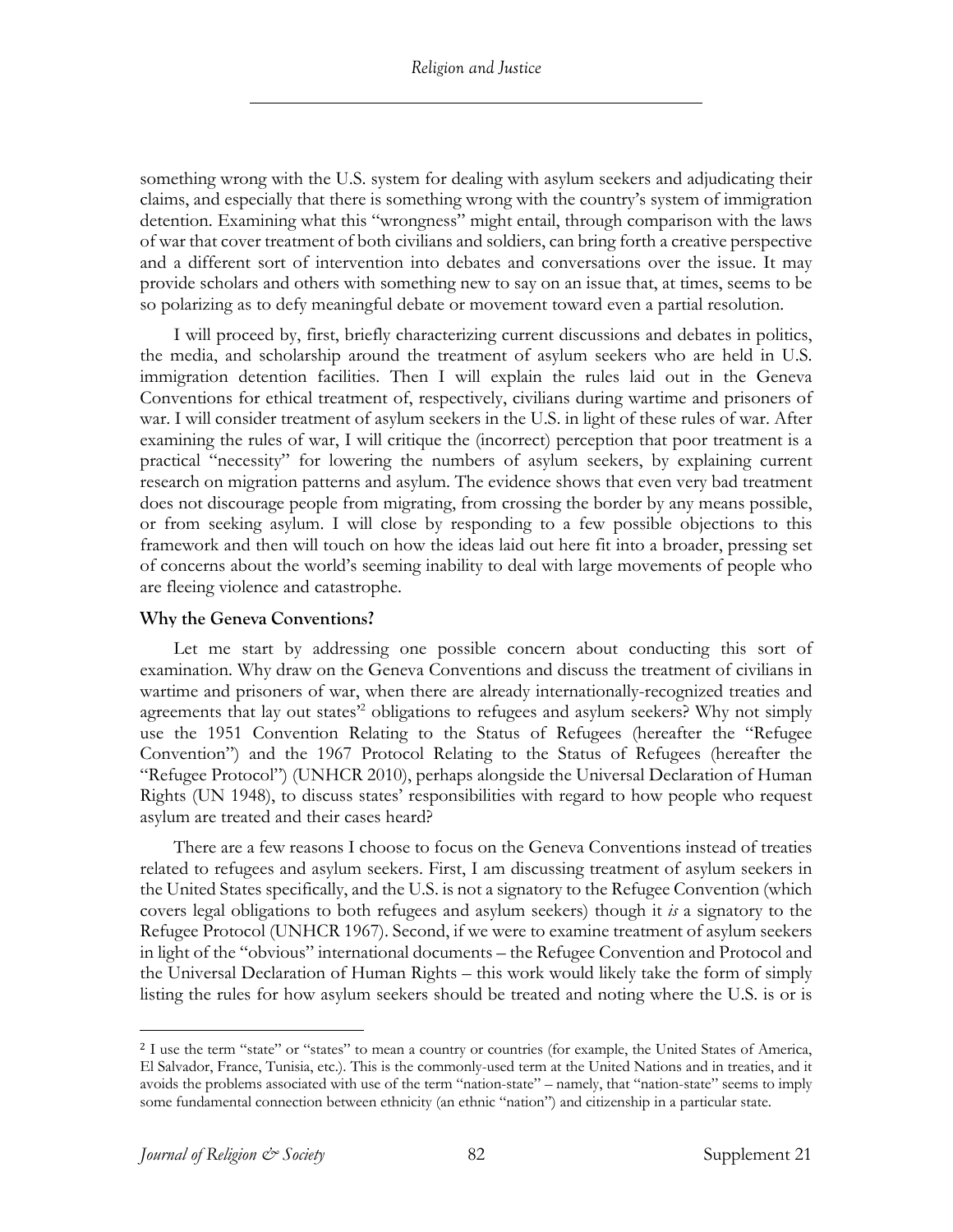not currently following those rules. There is absolutely a place for that discussion, but for the purposes of intervening in the debate about asylum seekers from a different angle, I wish here to examine the treaties that govern treatment of people on the opposite side of a war, who, due to their association with an enemy power, would presumably be regarded with much greater suspicion than asylum seekers. Viewing the U.S. government's treatment of immigrants in light of its obligations to civilians and enemy forces during war provides a new perspective, by placing the issue of asylum alongside a hypothetical case of armed invasion, which most U.S. citizens and residents would agree is a deeper crisis and greater threat.

Third and finally, the comparison is particularly meaningful because the use of "invasion" language to describe the arrival of Central American asylum seekers at the southern border of the U.S. is already in play. Some political figures and members of the media have in fact described groups of asylum seekers as an "army" or an "invasion." This language is mostly used by anti-immigrant pundits and politicians, but in October 2018 the Associated Press, not usually thought of as having a specific political agenda, posted a tweet describing a muchpublicized caravan of Central American asylum seekers as an "army." (The AP later apologized and deleted the tweet [Concha].) Most people will agree that even if they view the arrival of asylum seekers as some sort of "invasion," whatever is happening is not an armed invasion nor an act of war. But the fact that this sort of language is used with some frequency makes it interesting to ask: if indeed this *were* an armed invasion, how would the U.S. be obligated to treat people who enter its territory and are placed in detention? What would the rules of war have to say?

#### **State of the Discourse**

Most readers of this essay are well aware of the nature and scope of U.S. political and media discourse regarding asylum seekers at the border. Hardly a day goes by without some article in a major news source, commentary from talk show hosts or guests, or tweet making some sort of statement about the issue. Since 2014, when the number of Central Americans seeking asylum rose significantly and the issue came to broad public notice, the debate among politicians, pundits, and media figures has run the gamut from hatred and demonization, to welcome and compassion; from arguments that asylum seekers are gaming the system and taking advantage of various forms of social welfare, to descriptions of the violence that many asylum seekers have faced on a daily basis and arguments that immigrants contribute much more to economic and social life than they receive; from support for "deterrence" policies up to and including separation of families, to support for allowing asylum seekers to enter and integrate into communities while their cases are processed.

At the time of this writing in 2019, the loudest rhetoric condemning asylum seekers and advocating for deterrence comes, of course, from Donald Trump and members of his administration, who consistently describe the arrival of asylum seekers using the language of invasion; tend to conflict all asylum seekers with gangs like MS-13 (*New York Times*) while referring to these supposed "gang members" as "animals" (*BBC News*); and attempt to justify policies and practices that harm asylum-seeking families, including family separation, longterm detention, and turning people away without hearing their claims (*New York Times*). Various media figures and journalists have pushed back against the idea that gang members make up any meaningful percentage of the asylum seekers who have come to the U.S. southern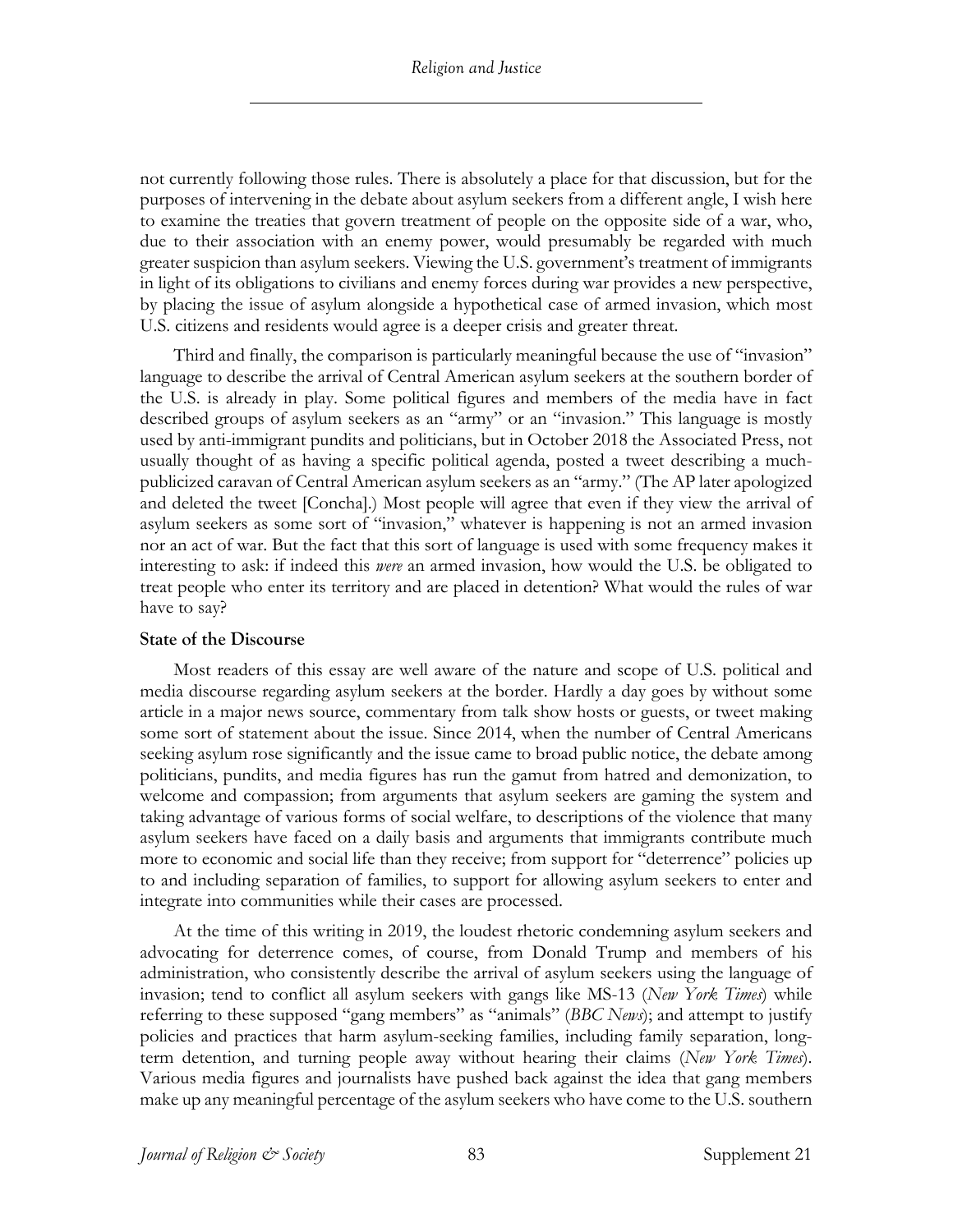border over the past several years. Journalists have told relatively sympathetic stories of migrants: both of the murderous conditions in the countries of El Salvador, Honduras, and Guatemala, whence most have fled, and of harsh conditions at the border and in detention facilities (Correa-Cabrera et al.; Hunter; Martínez). Among elected officials, Senator Jeff Merkley of Oregon has been particularly outspoken in describing what is happening in detention facilities and speaking against family separation (Walsh). Along the same lines, Representative Lucille Roybal-Allard of California's Fortieth Congressional District has this to say about the Trump administration's proposal for border funding in 2019: "addressing the humanitarian crisis at the border will require Congress and the Administration to work together on a balanced approach to the crisis that *first and foremost* respects and protects the dignity of migrants" (emphasis mine).

Scholars who take on the question of asylum and treatment of asylum seekers focus on a few chief concerns. Some try to clarify the nature and scope of the issue of immigration, and asylum in particular, in the United States. They may describe trends in asylum and other forms of migration as a global issue or in the U.S. and other specific countries, and they may or may not make normative claims about whether changes are needed in the way asylum seekers are treated or in other aspects of the process of asylum (Dutt and Kohfeldt; Gorman; Musalo and Lee; Rabben). The focus may be on providing data and numbers, or on discussing attitudes toward or policies focusing on asylum seekers. Some provide data on or descriptions of immigration detention practices and facilities, and immigrants' and advocates' responses to detention (Arnold: 116-18; Riva; Snyder et al., Spena [on detention in Italy, though many elements are the same or very similar to the U.S.]).

One strand of thought in academic discussions of asylum explores the idea that scholars, communities, and leaders may need to rethink foundational assumptions about state sovereignty and borders. These thinkers argue that the ideology of an international system of states, all of which retain complete control over their borders and have the final (only) say on how people in their territory are treated, is, first, not a reality in practice, and, second, fails to comport with the equally strong ideology of human rights norms that has developed at least since the 1940s (Cornelisse; Jones et al.). Related to concerns about religion and justice in the international order, I have previously argued that the commonly accepted conception of sovereignty ought to be addressed and critiqued by religious ethicists, among others (Alexander: 235-38).

Scholars who write specifically about the detention and treatment of asylum seekers describe multiple different kinds of human rights abuses and bad practices, including separation of families for short or long periods of time, holding detainees far away from and without recourse to family or community support or legal counsel, uncomfortable and unhygienic conditions as described in the Martinez's story at the beginning of this article, or subjecting asylum seekers to various kinds of abuse, whether physical, verbal, or sexual. These thinkers generally advocate for reform of some sort: for instance, better treatment within detention facilities, or practices of detaining fewer, or no, asylum seekers (Snyder; Spena). Normally, scholars who cite international law and treaties related to treatment of asylum seekers focus on the Universal Declaration of Human Rights, the Refugee Convention, and perhaps other human rights agreements such as the Convention against Torture and other Cruel, Inhuman or Degrading Treatment, or Punishment or the Convention on the Rights of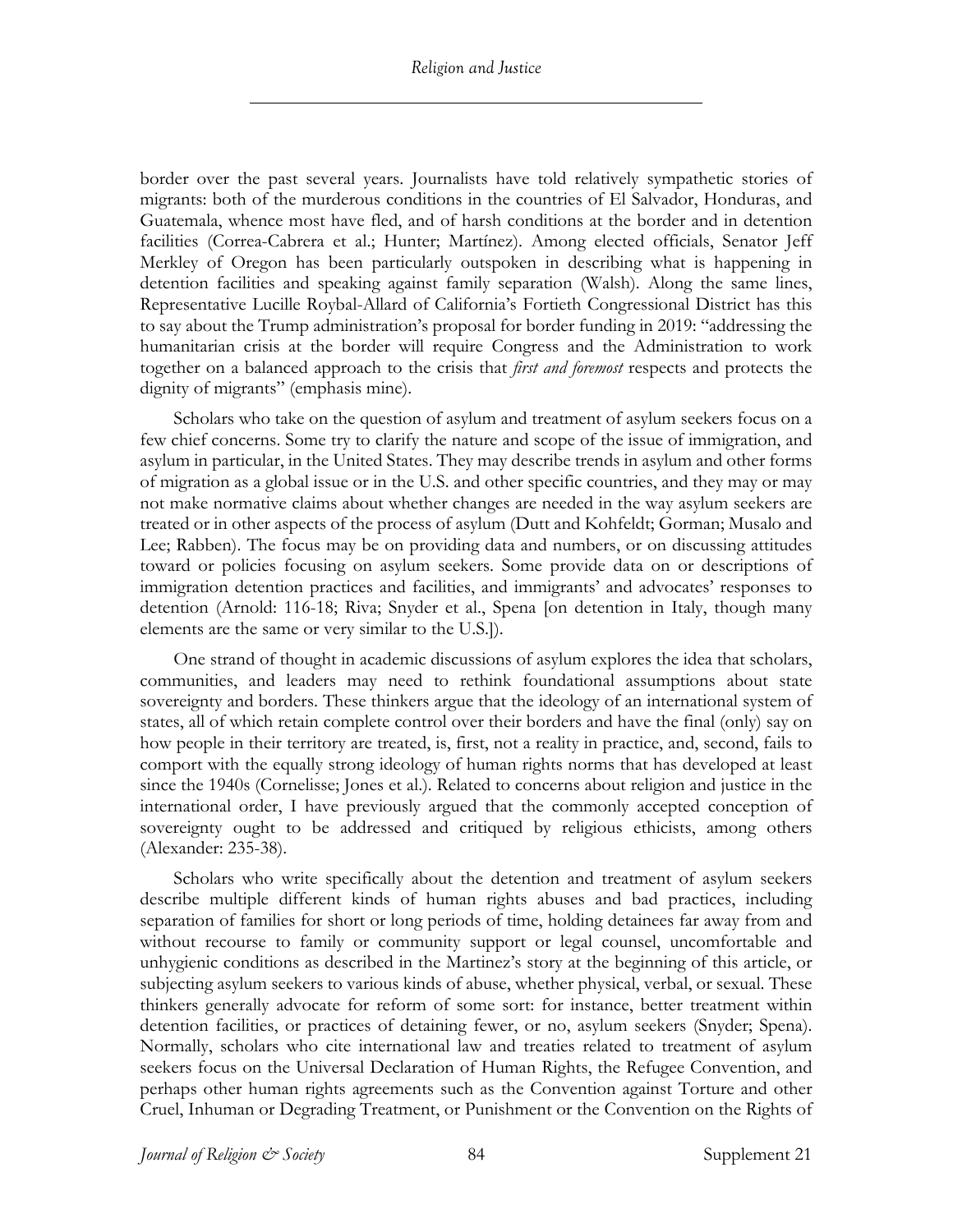the Child (Acer and Byrne; Hirsch and Bell; Isaacs and Triggs; Zayas: 123, 222). I have not yet come across any scholarship discussing treatment of asylum seekers in light of the laws of war, as the present essay seeks to do.

Thinkers who deal specifically with theological and religious ethical concerns about immigration, asylum, and justice generally argue for more openness to and welcome of asylum seekers (and other refugees or immigrants). Their work is based in examination of the history of migration of religious founders, leaders, and adherents of multiple traditions (Cummins:79- 80; Rotman 116-18; Timani: 254; Tyagananda: 148-49); narratives of migration and movement described in religious texts and among religious communities, which are found in every religious tradition I have come across thus far (Collier: 149-50, Nizamuddin: 174-75, Sayilgan: 8); and moral mandates, also present in every tradition I am familiar with, for something like hospitality and/or good treatment of strangers, and sometimes of foreigners specifically (Chidananjee: 42; Clooney: 144-45; Groody 301-2). Religious thought, some argue, can also inject into secular discussions of law and human rights creative, old-and-yet-new ways of conceiving of migration and the human tendency to be on the move. Silas Allard, for instance, has specifically argued that attention to religious anthropologies can inspire a deeper recognition, in U.S. law, of movement as fundamental to human nature (200-207). Again, for scholars of religion and justice (among others) seeking new ways of conceiving and moving forward on the thorny problem of borders and asylum, a discussion of the laws of war provides new insight into the question of movement and how people who come under the power of a government ought to be treated.

## **Treatment of "Enemy" Civilians During Wartime**

Let us take up that discussion in detail now: what legal obligations would the United States have to people who had come under its power and were being held in its custody (whether in a detention center, or as the subjects of court proceedings), if the arrival of Central American asylum seekers really *were* some sort of "invasion"? What would the U.S. be legally obliged to do, if the country *were* in fact at war and had to deal with civilian citizens of a hostile power – or even more than that, with enemy soldiers? As stated, we will draw on the Geneva Conventions of 1949 to determine the answers to these questions. It is worth noting that the development of international agreements about how belligerents should deal with those under their power goes back at least to 1864, with the *Convention for the Amelioration of the Condition of the Wounded in Armies in the Field* signed by twelve states on August 22, 1864 and eventually ratified by 60 states in total (International Committee of the Red Cross). However, the treaties that currently govern conduct in war are the 1949 Geneva Conventions, which lay out quite specific rules and principles for how states and their military forces should act in wartime, including how they should deal with both civilians and members of opposing forces who have been taken prisoner.

The United States has signed and ratified all four of the 1949 Geneva Conventions (Legal Information Institute 2019), has agreed to abide by all the laws set out in them, and is legally obligated to do so. The state's responsibilities to civilians in times of war are laid out in the *Geneva Convention Relative to the Protection of Civilian Persons in Time of War*, shortened to Geneva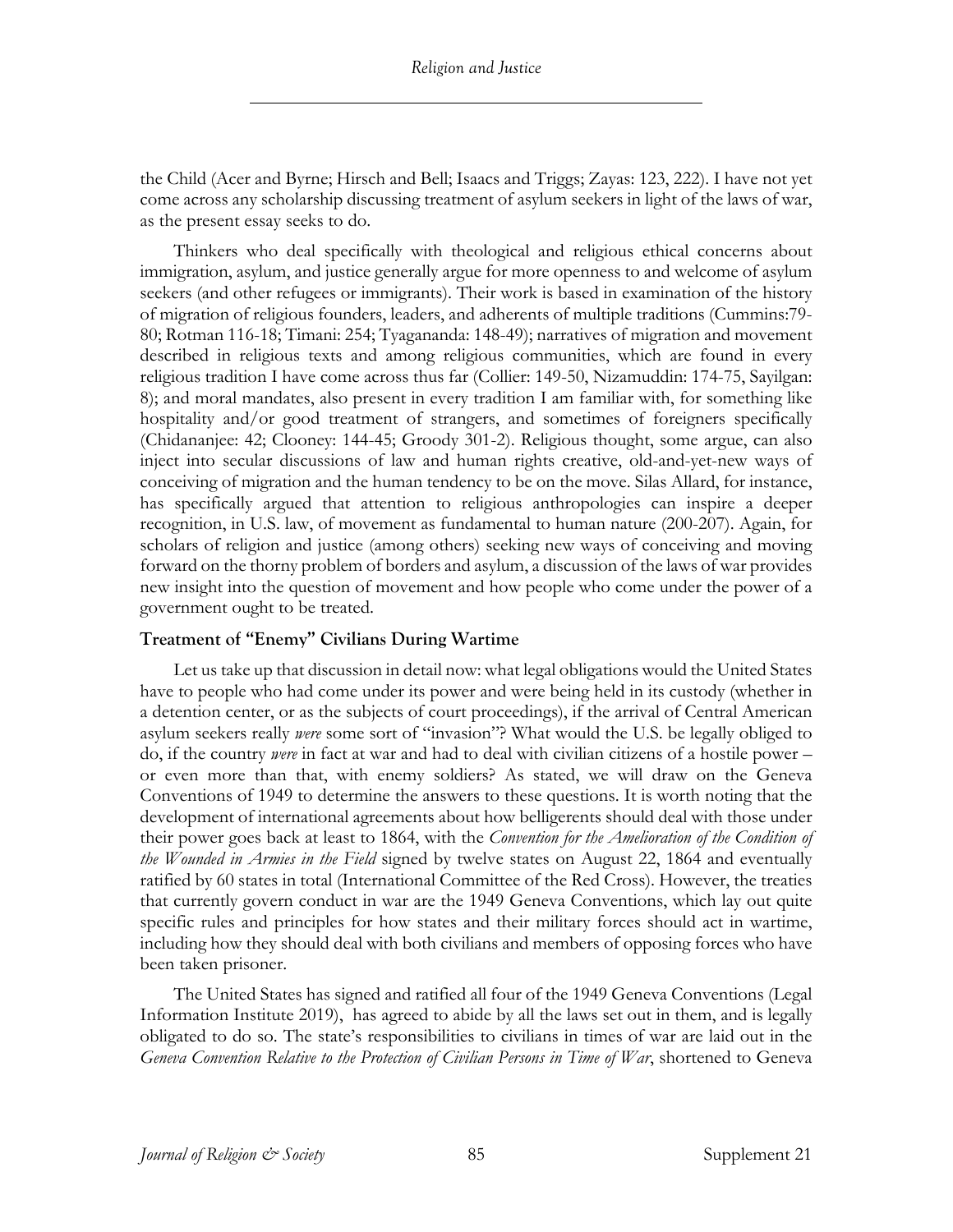IV (1949d). This convention covers the treatment of civilians who are nationals<sup>3</sup> of states that are parties to the convention, at any time during which those civilians are under the power of a state with whom their government is at war. Let us take a possible case in which the United States is at war with Canada. Fortunately, though relations between our two countries are arguably a bit chillier in mid-2019 than they were a few years ago, this case is strictly hypothetical. Both the U.S. and Canada are parties to Geneva IV, so their nationals are entitled to the protections laid out in that convention. To emphasize the point once again, we would presume that nationals of a state that is at war with the U.S. would be viewed with (if anything) greater suspicion than asylum seekers who arrive at the border. In our hypothetical case, Canadian nationals would presumably be under suspicion, because they would likely have loyalties to their state that might influence them to act against the interests of the U.S. government or its people, and vice versa for U.S. nationals.

Let us first consider the case of Canadian nationals who happen to be living in the U.S. when our hypothetical war breaks out. These Canadians normally should be allowed to leave the country if they choose, "unless their departure is contrary to the national interests of the State" (Geneva IV, art. 35). If they are unwilling or unable to depart, the U.S. government should, in general, treat them as it would any aliens<sup>4</sup> residing in its territory: it should allow the Canadians to maintain or seek gainful employment, should honor their basic human rights, and so forth (Geneva IV, art. 37-40). In particular, aliens "shall . . . receive medical attention and hospital treatment to the same extent as the nationals of the State concerned"; "shall be allowed to practise their religion and to receive spiritual assistance from ministers of their faith"; and "children under fifteen years, pregnant women and mothers of children under seven years shall benefit by any preferential treatment to the same extent as the nationals of the State concerned" (Geneva IV, art. 38).

If it is truly impossible to maintain national security and order without confining and/or controlling the movement of foreign nationals, the Convention makes provision for "assigned residence or internment" of (in our hypothetical scenario) Canadian nationals. It does not allow any means of control more severe than internment (Geneva IV, art. 41). Foreign nationals who are detained may, and often should, be repatriated to their home countries as soon as possible. On the other hand, and interestingly for our purposes, the Convention makes an exception for refugees from the hostile power: since refugees do not in fact enjoy the protection of the hostile power, they are not to be treated as nationals of that power and thus are not to be interred or placed in assigned residence. To quote: "the Detaining Power shall not treat as enemy aliens exclusively on the basis of their nationality *de jure* of an enemy State, refugees who do not, in fact, enjoy the protection of any government" (Geneva VI, art. 44). Although the principle of *non-refoulement* (the legal obligation not to return refugees to a country where they will be in danger) was most clearly articulated in international law two years later

<sup>3</sup> Here I use the term "nationals," defined as those who are members of a sovereign state. U.S. law defines a national as "a person owing permanent allegiance to a state" (U.S. Department of State).

<sup>4</sup> The term "aliens" refers to foreign nationals residing in the territory of a country other than their own; this term is used in the text of the Geneva Conventions and so I use it here. No derogatory connotation is intended. I mention this specifically because, in public discourse, some commentators do use the term "alien" with derogatory intent, as in "illegal aliens."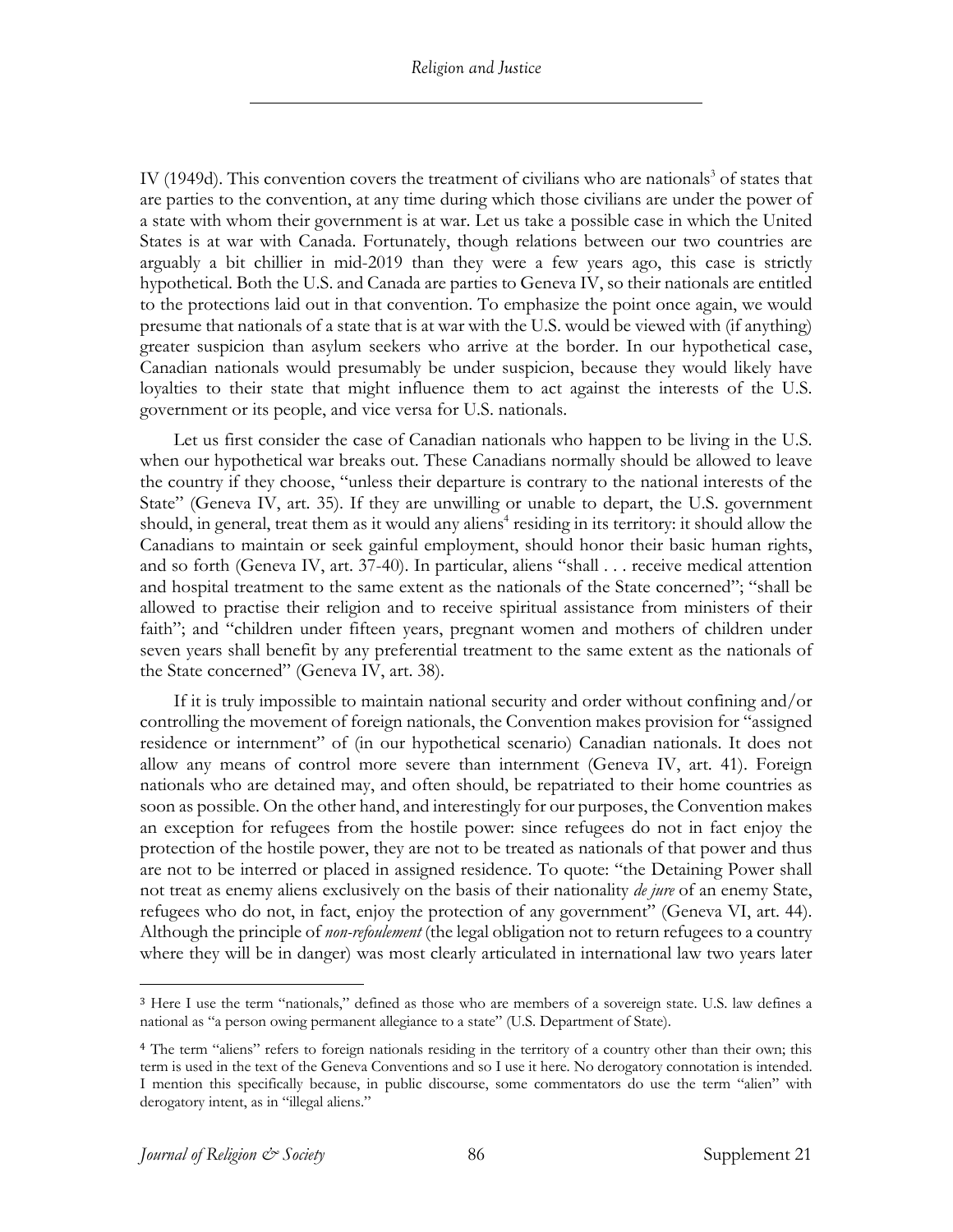#### *Religion and Justice*

in the Refugee Convention of 1951, the idea of *non-refoulement* was certainly well-known in 1949 and had been applied to certain categories of refugees in the 1933 *Convention Relating to the International Status of Refugees* (Jaeger: 729). With that in mind, article 44 would seem to indicate that civilians who are at risk of violence or persecution in a country cannot be sent back to that country, even if they are nationals of a hostile power. In our Canadian case, whatever suspicion Canadians may fall under as *de jure* Canadian citizens cannot be the basis for denying them freedoms in the U.S., or for sending them back to persecution in Canada.

In short, aliens who are nationals of a hostile power, despite their presumably mixed-atbest loyalties, should be allowed to leave if they wish, but not forced to return to a place where they are persecuted. They should only be placed in internment and/or have their movements restricted as a last resort, and they should be treated like any other foreign national in accord with normal human rights standards. If we compare the treatment of asylum seekers in the United States against these laws, the U.S. government appears to fall short. Attempting to force asylum seekers to remain in their home countries or in Mexico, where they are subject to violence perpetrated by gangs or trafficking rings with no meaningful protection from police or other government authorities (Fontes; Lind; Montoya-Galvez; Moore; Telesur), seems quite similar to attempting, in wartime, to send refugees "back" to the country they technically have citizenship in, although they "do not, in fact, enjoy the protection of any government." Immigration detention facilities, with their small cells, strict schedules for eating and sleeping, and severe limitations on movement (Gumbel), appear to be more restrictive than the strictest sort of confinement allowed by the Geneva Conventions *even for nationals of a hostile power.* And holding asylum seekers in this sort of detention, when less-restrictive means of keeping track of their whereabouts and encouraging them to attend hearings work quite well,<sup>5</sup> flies in the face of the idea that confinement should be a last resort, used only when it is absolutely, unequivocally necessary for national security – and again, those conditions are meant for time of war.

In addition to its discussion of war-specific issues of internment, employment, repatriation, and so on, Geneva IV also lays out some "General Provisions" that put restrictions on states' treatment of nationals of enemy powers during wartime, no exceptions allowed. What states *cannot ever* do to nationals of a hostile power include:

- 1. Violence to life and person, in particular murder of all kinds, mutilation, cruel treatment, and torture;
- 2. Taking of hostages;

<sup>&</sup>lt;sup>5</sup> The rate of asylum seekers' attendance at their final court hearings was 89% in fiscal year 2018, according to the U.S. Department of Justice (Human Rights First). Furthermore, there is reason to believe that the rate can be even higher. A pilot program entitled the Family Case Management Program was begun by the Obama administration in February 2015. The program provided case management services in order to allow immigrant families to remain in communities rather than be subject to detention, help families access services, and ensure their cooperation with immigration obligations. The Office of the Inspector General of the U.S. Department of Homeland Security reported in November 2017 that the rate of overall compliance with the program was 99%, and the rate of attendance at court hearings was 100%. Just 2% of program participants were reported as "absconders."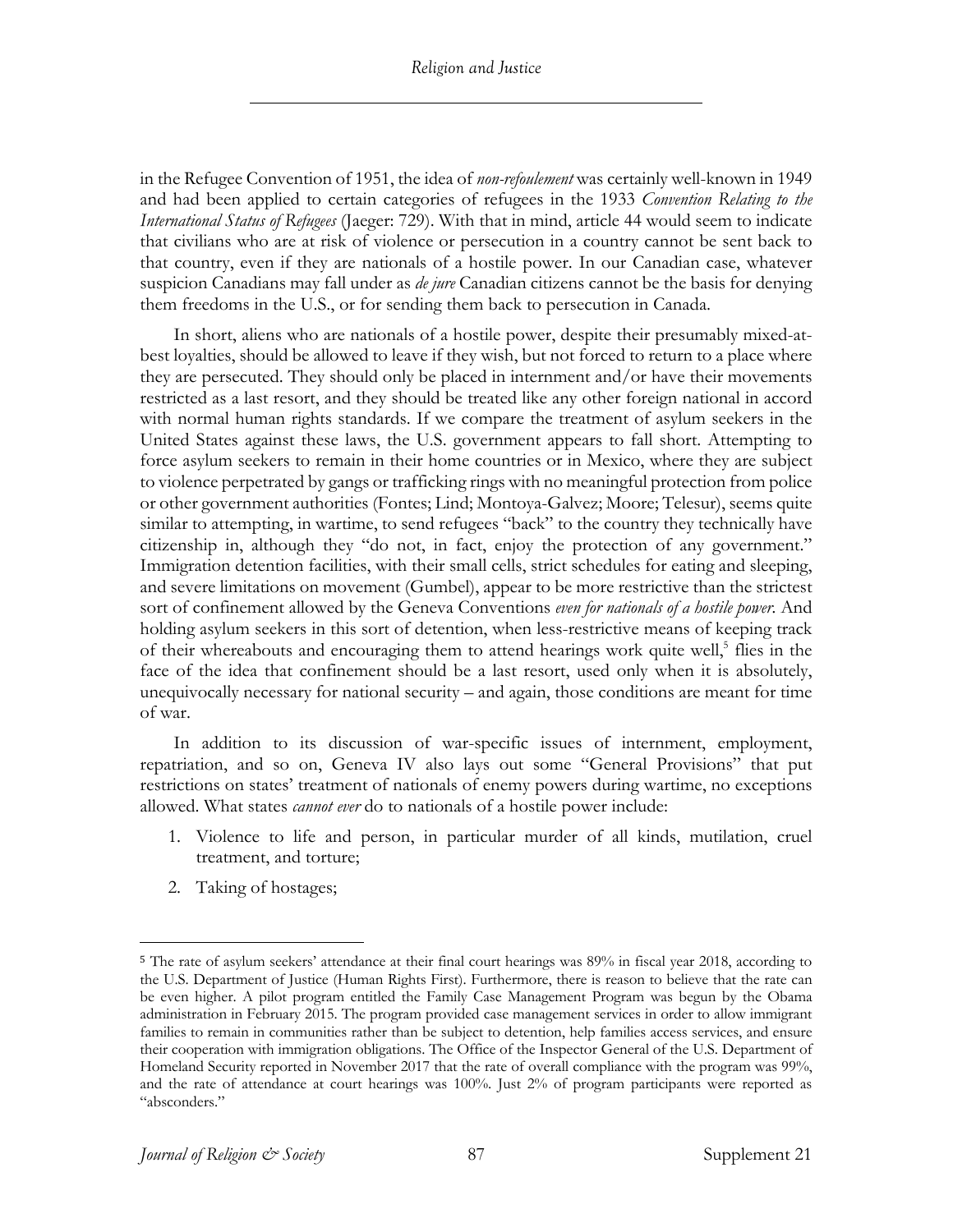- 3. Outrages upon personal dignity, in particular humiliating and degrading treatment;
- 4. The passing of sentences and the carrying out of executions without previous judgment pronounced by a regularly constituted court, affording all the judicial guarantees which are recognized as indispensable by civilized peoples (Geneva IV, art. 3).

If one thinks that asylum seekers should at least not be treated *worse* than the nationals of a hostile power during war, the "no taking hostages" rule here is intriguing. In our hypothetical case of a war with Canada, these provisions would seem to prohibit the United States from threatening to imprison or kill the Canadian nationals under its power in order to intimidate the government of Canada into taking specific actions. The U.S. also presumably cannot threaten the families of Canadian nationals, under threat of harm to their family members, to spy for or otherwise assist our government in its war endeavors.

But when it comes to asylum-seeking families, the U.S. has, in reality, threatened parents with the loss of their children in order to coerce them into signing supposedly "voluntary" deportation orders. In the summer of 2018, several outlets reported that Immigration and Customs Enforcement was presenting a form to asylum-seeking parents whose children had already been taken away from them (Ainsley and Soboroff; Blitzer). The form gave two options: be reunited with your children and then deported, or be deported while your children remain in the U.S. There was no option for being reunited with one's children *and* continuing to seek asylum. Lawyers for some of the families alleged that parents were also told in person by immigration agents that they would not be allowed to see their children if they continued with the asylum process (Chapin). This starts to look an awful lot like hostage-taking. States are not legally allowed to hold someone's child hostage in order to coerce that person into assisting with the state's endeavors, even in the extreme circumstance of war. It would seem as bad, or worse, to detain children in order to force their parents to give up a legal and human right – the right to seek asylum – when their presence is not a threat and there is no reason to suspect them of loyalty to a hostile power.

The issue of hostage-taking may be most striking, but there are other provisions in Geneva IV that have implications for treatment of asylum seekers. Geneva IV, as we saw, also forbids "outrages upon personal dignity, in particular humiliating and degrading treatment." What sort of treatment counts as "humiliating and degrading" is something of a matter of interpretation. But it is not a stretch to assign these descriptors to the practice of confining asylum seekers, including women and children, in the cramped and freezing holding rooms known as *las hieleras*, as described in the Martinez's story above and in multiple other reports (Lawler). "Degrading" also seems to describe the pattern of abuse of immigrants and asylum seekers by guards at detention facilities, ranging from verbal taunting up through physical attacks and sexual assault (Washington). There are times when this abuse takes the form of racist remarks or practices of humiliating detainees for perceived sexual orientation or for their country of origin, which is particularly troubling given the stipulation in Geneva IV (and international human rights documents) that people "shall in all circumstances be treated humanely, without any adverse distinction founded on race, colour, religion or faith, sex, birth or wealth, or any other similar criteria" (Geneva IV, art. 3).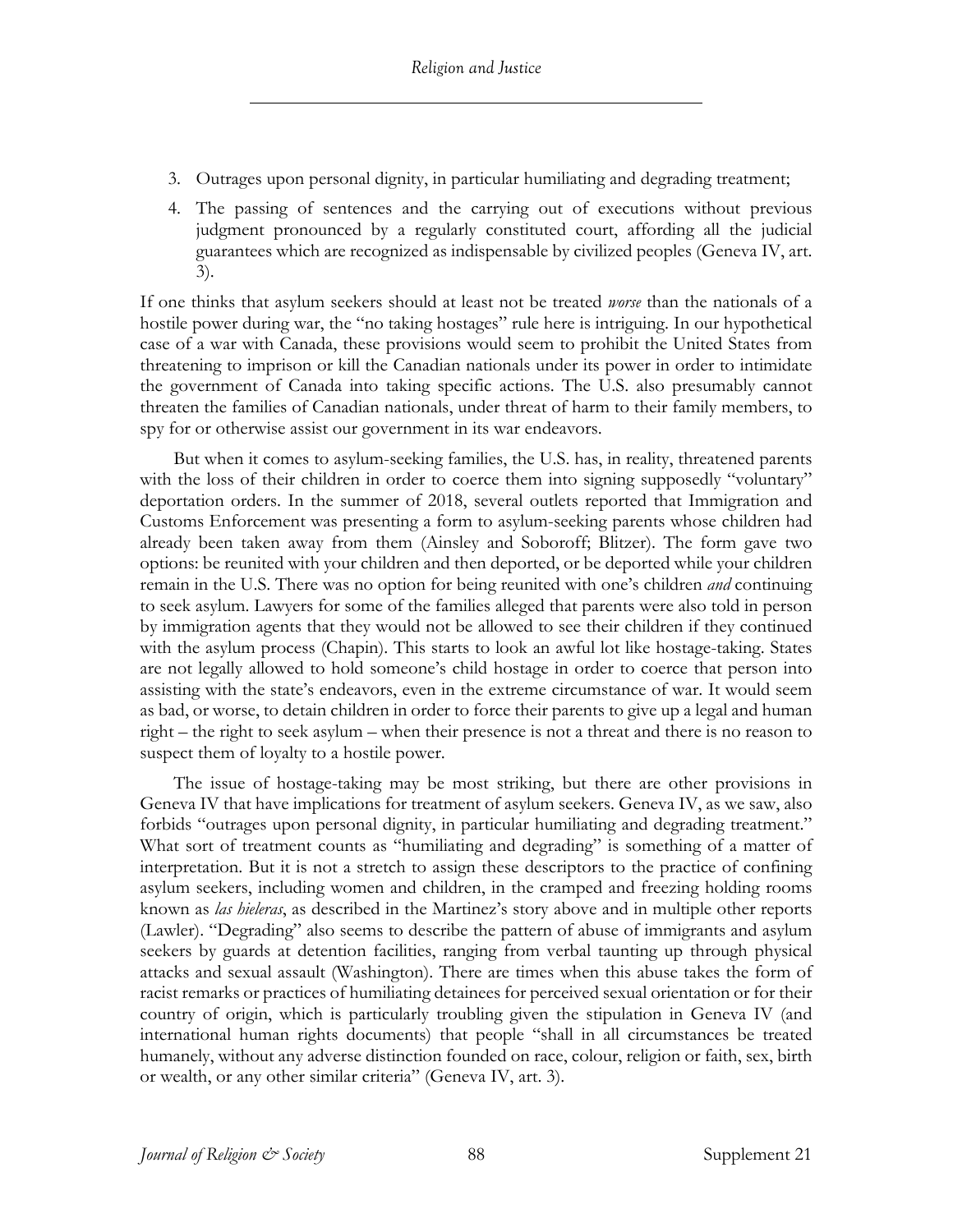One final note on treatment of particularly vulnerable groups. The Convention states that some groups are to be provided with particular protection in "hospital and safety zones," namely "wounded, sick and aged persons, children under fifteen, expectant mothers and mothers of children under seven" (Geneva IV, art. 14). In other words, there is a legal obligation for states to specifically assist and protect people who are likely to be vulnerable to health problems, or for whom the effects of violence, insecurity, and stress are likely to be worst. Providing medical care and humanitarian aid for people who fit these categories is required by law *in time of war*. In other words, even the violence and chaos of war is not considered an appropriate excuse not to provide medical care for and ensure the safety of children, expectant mothers, and so on. But again, we do not have to look very hard to find that often asylum seekers in these vulnerable groups are subject to abuse, lack of medical treatment, and conditions of fear that compound stress and vulnerability (Grabell; Heffron).

#### **Treatment of Prisoners of War**

Now we can go a step further. If we again consider the language of "invasion" and the references to violence that frequently appear in discourse about asylum seekers at the southern border of the U.S., it seems appropriate to ask: what would the obligations of the U.S. government be if people crossing the border *were*, in fact, soldiers of an enemy power?

The treaty that governs these obligations is the *Geneva Convention Relative to the Treatment of Prisoners of War*, or Geneva III (1949c). This treaty lays out in quite precise detail how governments should treat enemy soldiers whom they have captured and are holding as prisoners of war. It is no secret that governments do not always uphold these laws, but the United States, among others, has indeed agreed to them. It is interesting to compare current treatment of asylum seekers with our legal obligations to prisoners of war who, days or even minutes prior to their capture, would have been shooting to kill at our own citizens.

We may note that Geneva III does not begin by discussing detention. Instead, it lays out a series of "General Protection[s]" and argues for humane treatment of prisoners of war under any circumstances (Geneva III, art. 13-16). This convention does, however, assume that prisoners of war will be put in detention and their movements and actions restricted, since prisoners of war have previously posed, and are likely to continue to pose, a threat to the security of the state that is holding them. Where Geneva IV understands internment or "assigned residence" in the case of civilians to be a last resort, Geneva III devotes its Parts III and IV – the bulk of its discussion – to "Captivity" and "Termination of Captivity." The laws it lays out assume that prisoners are held in captivity, and the convention elucidates a state's obligations for treatment of prisoners in that context.

And those obligations are quite numerous and are laid out in great detail. I will consider a few examples that seem to relate most closely to the issue of treatment of asylum seekers at the U.S. border. First, "Any unlawful act or omission by the Detaining Power causing death or seriously endangering the health of a prisoner of war in its custody is prohibited, and will be regarded as a serious breach of the present Convention" (Geneva III, art. 13). We can take this together with, "The Power detaining prisoners of war shall be bound to provide free of charge for their maintenance and for the medical attention required by their state of health" (Geneva III, art. 15). It is no secret that Central American asylum seekers, including children, have suffered health problems and that some have even died while detained by the U.S.; the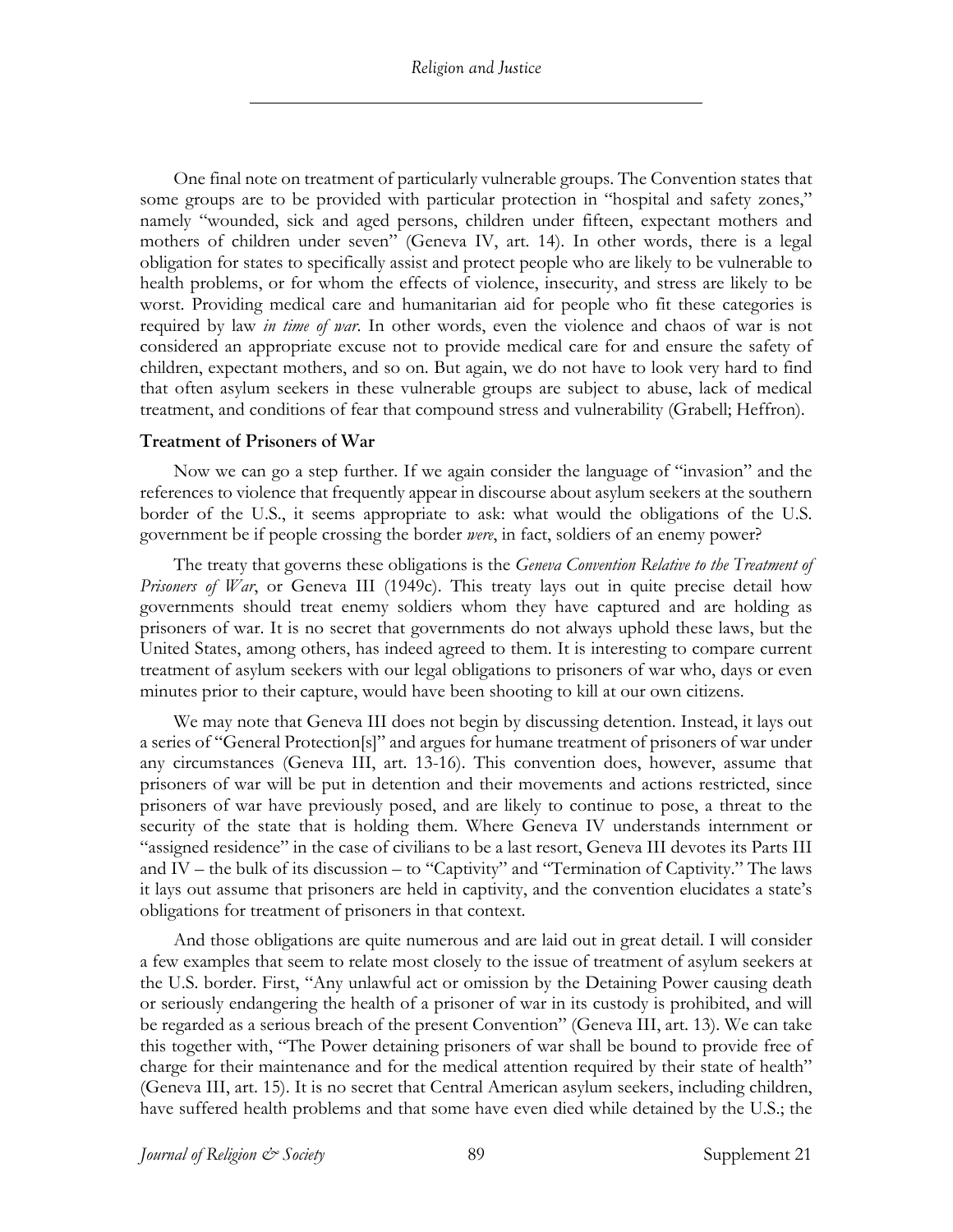arguments that play out in the media tend to focus on whether detention itself contributed significantly to those health problems, either because an asylum seeker fell ill due to conditions in detention or because medical care was not provided in a timely manner (Human Rights Watch et al.; Ingber; Seville, Rappleye, and Lehren). I will not take a strong position on that debate here. It is sufficient to point out, I think, that a government that takes prisoners of war into captivity – again, people who very recently were literally shooting at that government's citizens – is legally obligated to provide even those prisoners with medical care free of charge, and cannot damage their health even by omission.

Prisoners of war are also to be treated in non-discriminatory fashion and are to be protected from violence. Article 13: "Prisoners of war must at all times be protected, particularly against acts of violence or intimidation and against insults and public curiosity." Article 16: "All prisoners of war shall be treated alike by the Detaining Power, without any adverse distinction based on race, nationality, religious belief or political opinions, or any other distinction founded on similar criteria." Unless we choose simply to disbelieve the accounts given by multiple asylum-seeking individuals and families about abuse perpetrated in detention facilities and discussed above (Gumbel; Lawler; Washington), it appears that many asylum seekers who end up in detention suffer violent and intimidating treatment that would be prohibited even against a prisoner of war. In particular, Article 16 is violated when detainees are subject to racist remarks and taunting based on perceived sexual orientation or nationality.

Interestingly, rules are laid out in the convention even regarding the type and conditions of confinement for prisoners of war. Here again, the legal obligations of states toward captive enemy soldiers require, in most cases, better conditions than asylum seekers experience in practice. The convention states, "Prisoners of war may not be held in close confinement except where necessary to safeguard their health and then only during the continuation of the circumstances which make such confinement necessary." Further: "Prisoners of war may be interned only in premises located on land and affording every guarantee of hygiene and healthfulness. Except in particular cases which are justified by the interest of the prisoners themselves, they shall not be interned in penitentiaries." Media reports on immigration detention at the border, including from nonprofits who seek to provide for asylum seekers' basic needs as well as politicians like Merkley who have visited facilities, indicate that asylum seekers who have crossed the southern border of the U.S. in the last several years are often held in conditions that do not meet these criteria (McIntosh; Walsh; Weicher). Sarah Lopez, a scholar at the University of Texas at Austin, describes conditions in detention centers that include windowless rooms with long rows of bunk beds for up to 100 detainees; bathrooms and showers with partial, if any, privacy; outdoor recreation of only one hour per month; and at least one detainee held in solitary confinement for over a month for reasons he did not understand (Lopez: 37-38). Not all detainees in the facilities Lopez and her students examined were asylum seekers, but many were, and her descriptions comport with other depictions of detention centers that hold primarily asylum seekers. "Close confinement," whether solitary or with large numbers of detainees in small spaces with almost no relief, appears to be the norm rather than the exception, and the detention centers, as described, do not afford many guarantees of hygiene or healthfulness. The centers may not technically be penitentiaries, but they resemble such in all but name.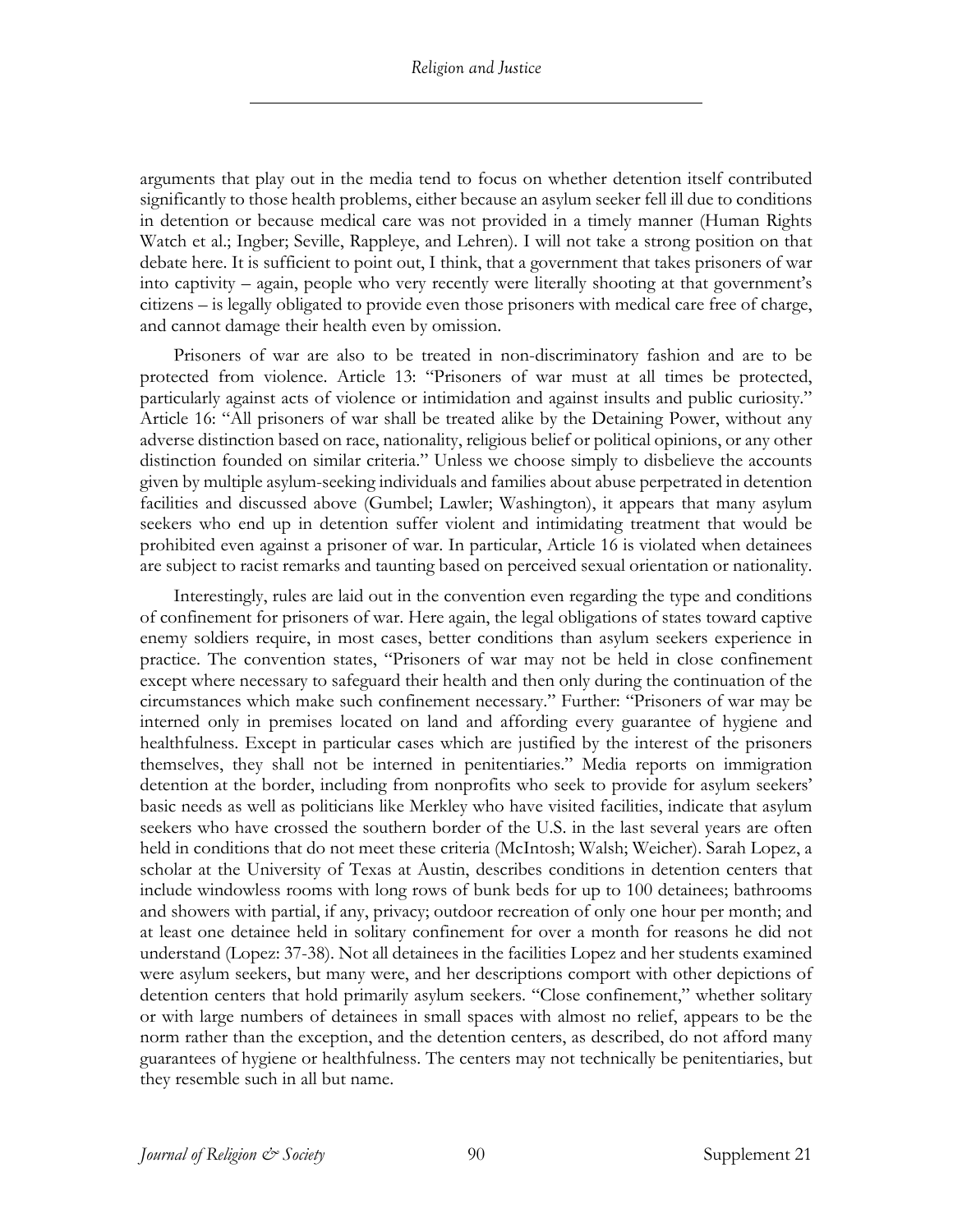*Religion and Justice*

There are other aspects of treatment of prisoners of war we could discuss, but I will take just one further point. Geneva III demonstrations a strong commitment to freedom of religious belief and expression for prisoners of war, as well as states' obligations to address prisoners' spiritual needs. It says that chaplains who have been captured and are "retained by the Detaining Power" for the purpose of ministering to prisoners may "continue to exercise their . . . spiritual functions for the benefit of prisoners of war"; they "shall be allowed to minister to them and to exercise freely their ministry amongst prisoners of war of the same religion." This is understood to include periodic visits to prisoners wherever they may be housed, and chaplains should be provided means of transport to reach prisoners (Geneva III, art. 33, 35). If a chaplain of the same religious tradition is not available for particular prisoners of war, the "Detaining Power" should appoint a clergyperson or, if necessary, a layperson of that tradition (presumably from the surrounding community of its own citizens) to minister to prisoners' spiritual needs (Geneva III, art. 35-37).

Again, we can see the difference between the legal obligations laid out here and the access (or non-access) asylum seekers in detention have to clergy or religious authorities. As with medical care, there are discrepancies in the descriptions provided by Immigration and Customs Enforcement officials on the one hand, and by nonprofits, advocacy groups, and detainees themselves on the other, regarding what sort of access asylum-seeking detainees have to clergy and religious services. In October 2018, Tom Verde wrote with regard to immigration detention generally (not just of asylum seekers, though they are included), "for many of the more than 39,000 undocumented immigrants locked up on any given day in ICE detention centers nationally – the highest number in history – visits from clergy, access to religious material, and opportunities to engage in religious worship can be infrequent, inconsistent and in some cases absent altogether" (Verde). According to Aleksandr Sverdlik writing for the American Civil Liberties Union, detainees' rights to religious expression are "routinely" violated while in detention, including confiscation of religious materials and denials of access to clergy, religious worship, religiously-mandated diet, and places to pray. Again, if even just some of the stories told by detainees and those who assist them are true, it appears that the U.S. government is failing to provide for asylum seekers the religious and spiritual resources that it would be obligated to provide *even for prisoners of war* who, until the moment of capture, would have posed a clear threat to the lives and well-being of U.S. soldiers and (in our hypothetical case of an invasion) civilians as well.

## **What Difference Does Good, or Bad, Treatment Make?**

It is a truism that the reason the Geneva Conventions exist in the first place is that prisoners of war, civilians in time of war, and others covered by the conventions are *not* always, or perhaps even commonly, dealt with in the relatively humane ways the conventions mandate. The same holds for the Refugee Convention and Protocol, the Universal Declaration of Human Rights, and other treaties and agreements that make up and clarify both international humanitarian law and international human rights law. Furthermore, we need only consider the U.S.-related examples of indefinite detention and torture of prisoners at Guantanamo Bay and the abuse of prisoners in Abu Ghraib prison in Iraq to recognize that the Geneva Conventions are by no means always followed. This is not even to mention targeting of civilians and abuse of prisoners of war by other states and in other places – to take just one example, the murder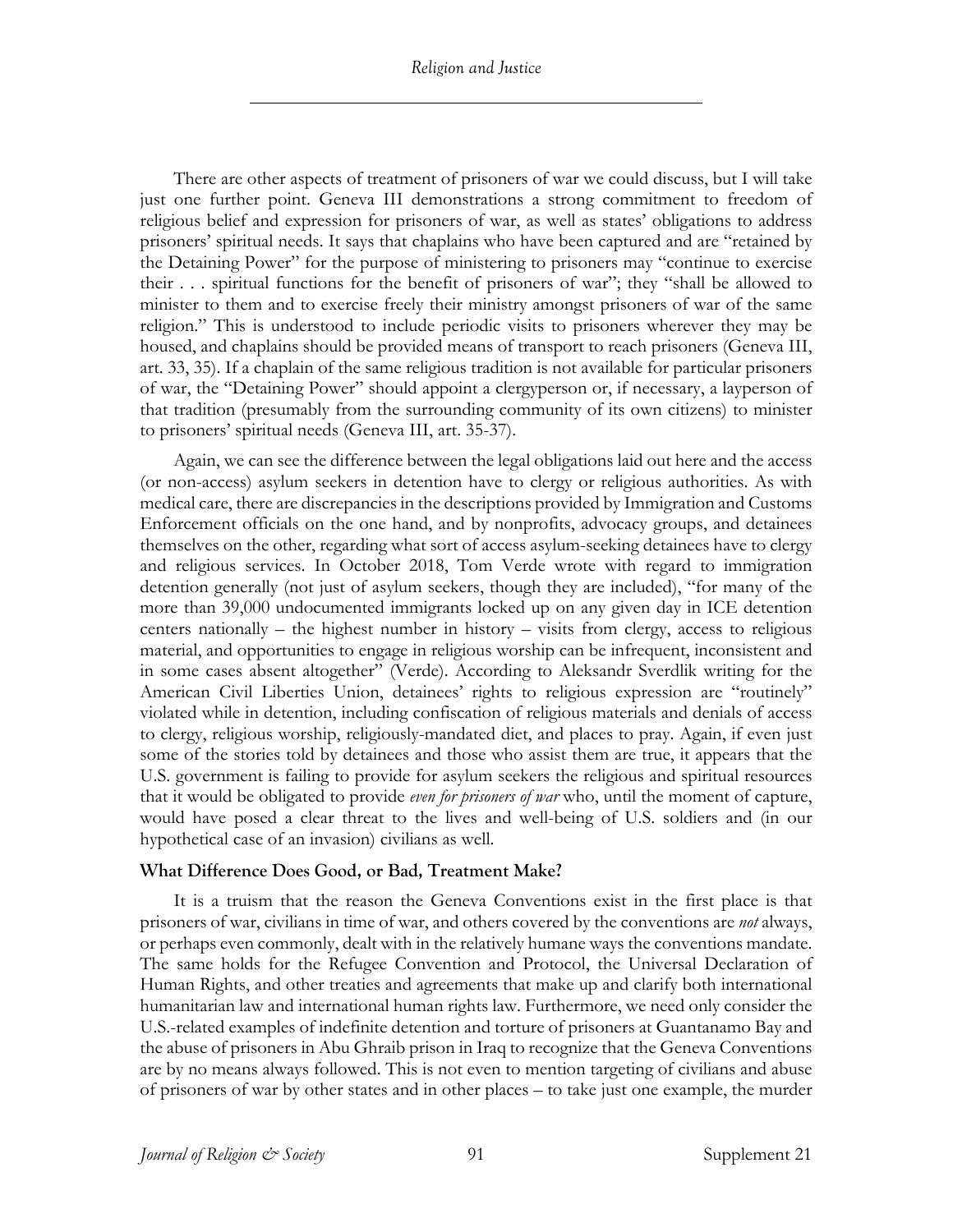and torture of both rebels and (especially and overwhelmingly) civilians of the Rohingya community in Myanmar. In this essay, however, we are discussing legal obligations, whether or not they are consistently followed. And we have shown above that the U.S. government's treatment of people legally seeking asylum at our southern border does not meet the legal standards that would apply even if the surge in Central American asylum seekers were, in fact, an "invasion" by an enemy force.

So far this discussion has been primarily theoretical, though rooted in on-the-ground experiences of asylum seekers. Now I want to turn to a practical question: does treating asylum seekers in ways that comport with international law and the U.S.'s own legal obligations increase the number of people who arrive at the border to seek asylum? Conversely, does poor treatment upon arrival discourage people from making the journey and/or requesting asylum in the U.S.?

The idea that there are "push" and "pull" factors to human migration is common in contemporary discussions of immigration. As a technical concept among sociologists studying immigration, the idea of "push" and "pull" was developed and defined in the 1960s. In essence, the concept says that people move from one location to another either because of some circumstance that "pushes" them out of the first location (poverty, violence), because of some circumstance that "pulls" them toward the second (opportunity, family ties, security), or often both (Riggs and Edgar: 619). Because migrants normally do respond to both push and pull factors, states that seek to encourage or discourage immigration should generally consider both kinds of factors in shaping their policies. For our purposes, the question is whether better or worse treatment of Central American asylum seekers at the U.S. border influences asylum seekers' behavior: that is, whether altering this "pull" factor has a meaningful impact on the number of asylum seekers who arrive, the demographics of those who do arrive, or some other feature of the issue. I will focus primarily on whether changes in treatment of asylum seekers increase or decrease the number of people arriving.

Some authorities and writers have argued that either short- or long-term "pull" factors encourage Central American families to migrate, or send their children, to the United States. The columnist Ruben Navarette, Jr. argued in 2014 that, although the Deferred Action for Childhood Arrivals program begun by the Obama administration in 2012 was not responsible for the surge of unaccompanied child migrants from Central America in 2013-14, "the real enticement for the refugees was a longstanding but unspoken Border Patrol policy to treat [un]accompanied minors differently than adults and not immediately return them to their home countries." As reported in an article by Scharon Harding in the same year, both Mexico's then-Deputy Government Secretary for Population, Migration and Religious Affairs and the United States's then-Secretary of the Department of Homeland Security argued that unaccompanied minors from Central America were arriving in 2013-14 at least in part because their parents thought they would be given special privileges or have their immigration status normalized, even temporarily. The officials were expressing a belief that a (fabricated) promise that children would be allowed to remain in the U.S. served as a "pull" factor for children who sought asylum or some other status.

Karen Musalo and Eunice Lee make a compelling case, however, that "push" factors that drive families out of the "Northern Triangle" countries of Honduras, El Salvador, and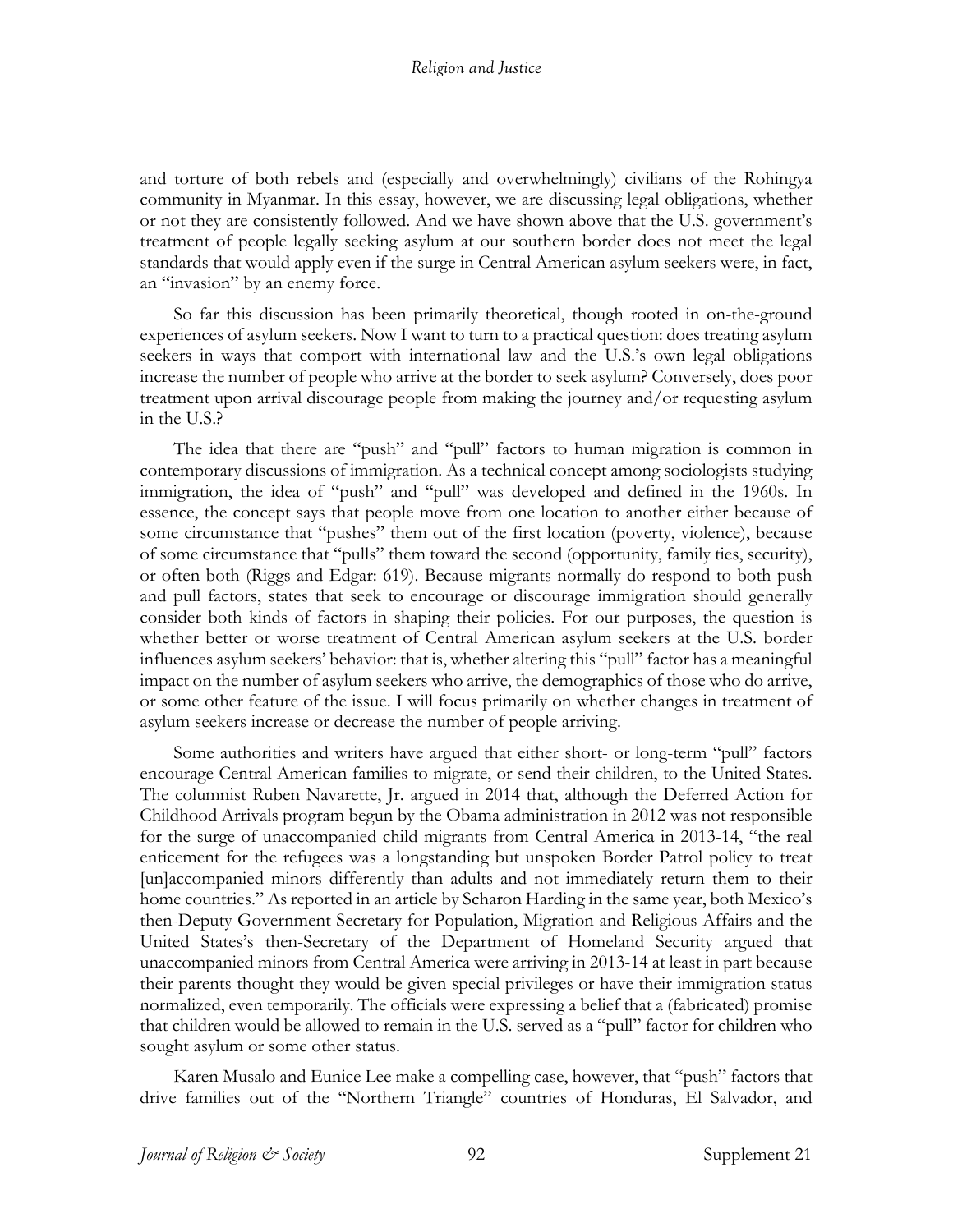Guatemala are much stronger than any "pull" factors. They argue that the flow of Central American asylum seekers is highly unlikely to slow down or stop if conditions in the Northern Triangle countries do not change, regardless of the treatment asylum seekers receive once they arrive and regardless even of asylum seekers' perceptions of whether their petitions for asylum will likely be granted. Musalo and Lee point out that after the "surge" of unaccompanied child migrants, and then of mothers with children, crossing the U.S. border in 2013-14, the Obama administration appropriated significant funding for border enforcement, directed State Department officials to counter supposed "misinformation" about the possibility of gaining legal status in the U.S., and "funded and encouraged the governments of Mexico, Guatemala, and Honduras to turn around Central American asylum seekers before they could ever reach [the] US border" (139). This did not, however, lower the numbers of migrants arriving and seeking asylum: after a brief drop in early 2015, the numbers climbed again in late 2015 – exceeding, in August and September 2015, the number of arrivals during those same months in 2014, and remaining high through 2016. Musalo and Lee's report ends in 2016, but according to the U.S. Department of Homeland Security, the number of affirmative<sup>6</sup> asylum applications made by migrants from the Northern Triangle rose from 20,557 in 2015 to 25,862 in 2016 to 31,066 in 2017 (DHS Office of Immigration Statistics).

So it seems that the harsh "deterrent" policies pursued by the Obama administration – and the even harsher ones now pursued by the Trump administration – are failing to discourage asylum seekers from making the journey to the U.S. and requesting asylum. One further reason to view with skepticism the idea that "pull" factors are bringing migrants to the U.S., specifically, is that other countries in the region surrounding the Northern Triangle, namely Mexico, Belize, Costa Rica, Nicaragua, and Panama, have also seen a 13-fold increase in the number of asylum seekers from those three countries in recent years (Musalo and Lee: 152). As documented by many sources, rates of violence in Guatemala, El Salvador, and Honduras are sickeningly high and include domestic and other violence against girls and women as well as gang violence against children, teens, and families, all of which goes largely unchecked by police or state power. To take just a few representative statistics, the Council on Foreign Relations reports in its overview of the issue that El Salvador was, in 2015, the most violent country in the world that was not currently at war, with a homicide rate of 103 per 100,000. (The rate has, fortunately, fallen a bit since then, but remains high.) Also in 2015, the Honduran newspaper *La Presna* estimated that Salvadorans pay approximately \$390 million due to extortion per year, Hondurans \$200 million, and Guatemalans \$61 million (Labrador and Renwick). In 2017, the murder rates for El Salvador, Honduras, and Guatemala were, respectively, 62 per 100,000; 42 per 100,000; and 26 per 100,000 (World Bank). Compare to the United States, where, according to the FBI, the 2016 murder rate was 5.3 per 100,000. These factors seem much more decisive for asylum seekers' patterns of migration than the fear of being locked up and ill-treated upon arrival in the U.S.

To sum up the argument as a whole, the U.S. government has legal obligations to asylum seekers, whether or not fulfilling those obligations encourages higher levels of migration. It

<sup>6</sup> An affirmative asylum application is a request for asylum prior to any deportation proceedings being initiated against the applicant. A defensive asylum application is a request made after deportation proceedings have already been initiated.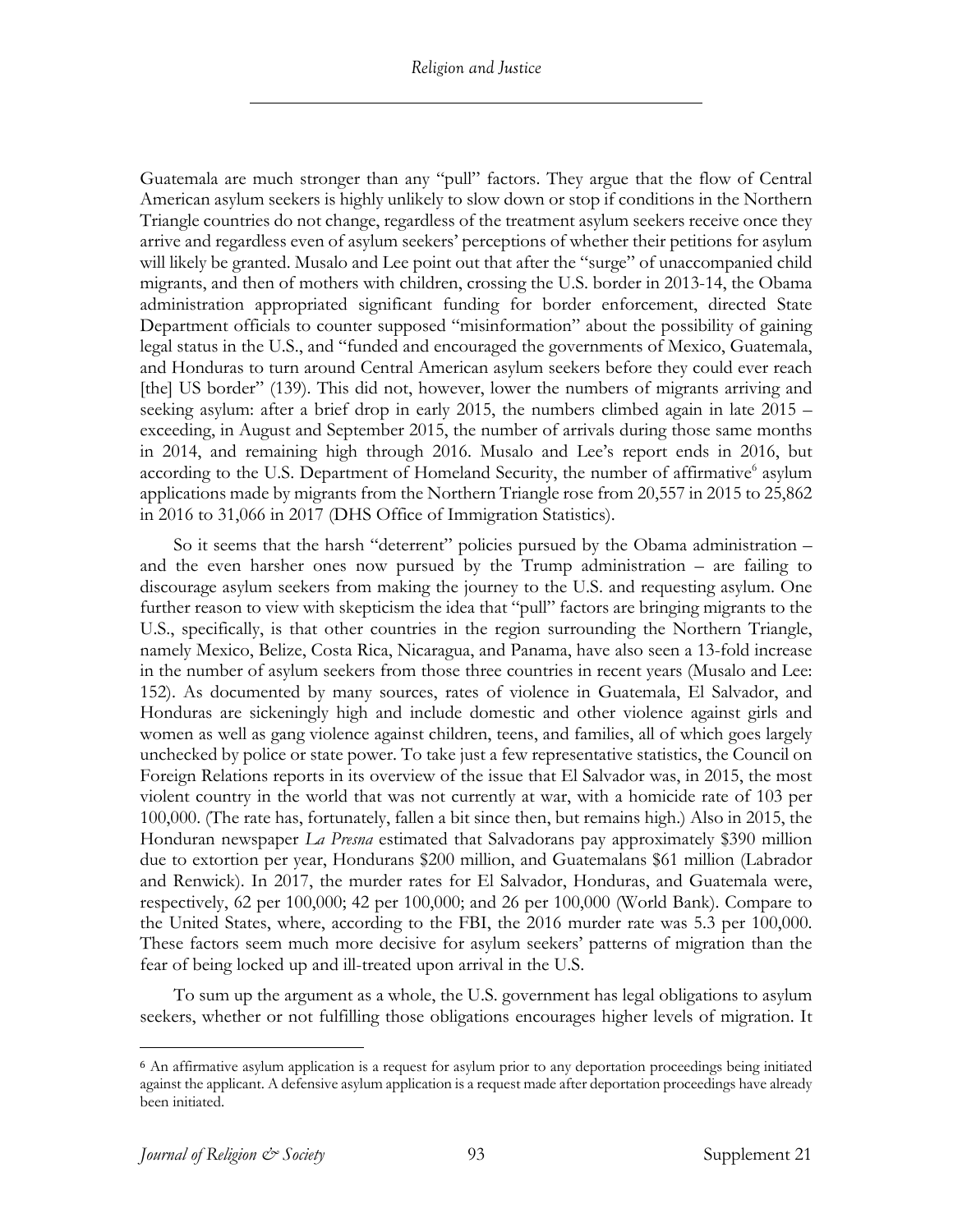has *actual* legal obligations laid out in the Refugee Convention and Protocol as well as in domestic U.S. law (Legal Information Institute n.d.), including the obligation to hear asylum claims in a fair court and to provide humane living conditions. In our thought experiment, of course, we are considering hypothetical obligations the U.S. would be bound by even if people arriving at the border were either civilians or soldiers of a country with which the U.S. was at war. But even if we ignored or wished to modify the state's legal obligations, poor treatment of Central American asylum seekers at the border has not made a dent in the number of people arriving and requesting asylum; indeed, the numbers have only gone up. So the current way the U.S. government is dealing with this "surge" of arrivals is not only morally troubling for many, as well as often illegal; it is ineffective.

## **Responses to Objections**

As I have suggested, it would certainly be possible to write a different article pointing out where the United States is failing to meet its (actual) legal obligations to asylum seekers under both U.S. and international law. I have found it more thought-provoking to ask, instead, what the U.S.'s legal obligations would be if the people arriving at the border were, in fact, part of an "invasion" during a war with a hostile power, since the language of "invasion" has been used frequently in the past five years and since we would presume that people who are legally seeking asylum after fleeing violence ought to be viewed with less suspicion and treated no more harshly than citizens, or soldiers, of a country with which the U.S. was at war. Since I have chosen to discuss treatment of asylum seekers by drawing on this analogy and by referring to the Geneva Conventions and the laws of war, I want to respond to a few possible objections and concerns that the analogy is not exact and is therefore not useful. It is *not* exact, of course, but I believe the comparison is appropriate as a thought experiment and that the objections below do not vitiate my endeavor.

First objection: civilians may be one thing, but if people trying to cross the border were in fact enemy *soldiers*, we would be trying to keep them out; it would be perfectly reasonable to fortify the border and turn people away. My answer to this objection is first to agree that the analogy to enemy soldiers does not hold regarding the question of whether people are allowed into the country at all. In this thought experiment, however, I am focusing on what legal obligations the United States would have in a case in which enemy soldiers *did* make it across the border (or were captured and brought to the U.S.). The question is what kind of treatment prisoners of war should receive once they *are* in the country and under its power, however they came to be so. And then, of course, to consider treatment of asylum seekers in light of the discussion of prisoners of war.

Second objection: wars (usually) end, which means that the status of being either a citizen or national of a hostile power, or an enemy soldier, is a temporary one. Asylum seekers, on the other hand, are requesting a status that will allow them to remain in the country indefinitely and likely permanently; they will remain in the country and become part of the political community. This too is true, but it is not clear that it makes a difference for my discussion. If anything, it seems that a government ought to be motivated to treat people who are potential future citizens more generously than it would treat people who are and will remain citizens or nationals of another country, especially a hostile one. I cannot think of a reason to do otherwise – except, perhaps, if the government is more interested in deterring asylum-seeking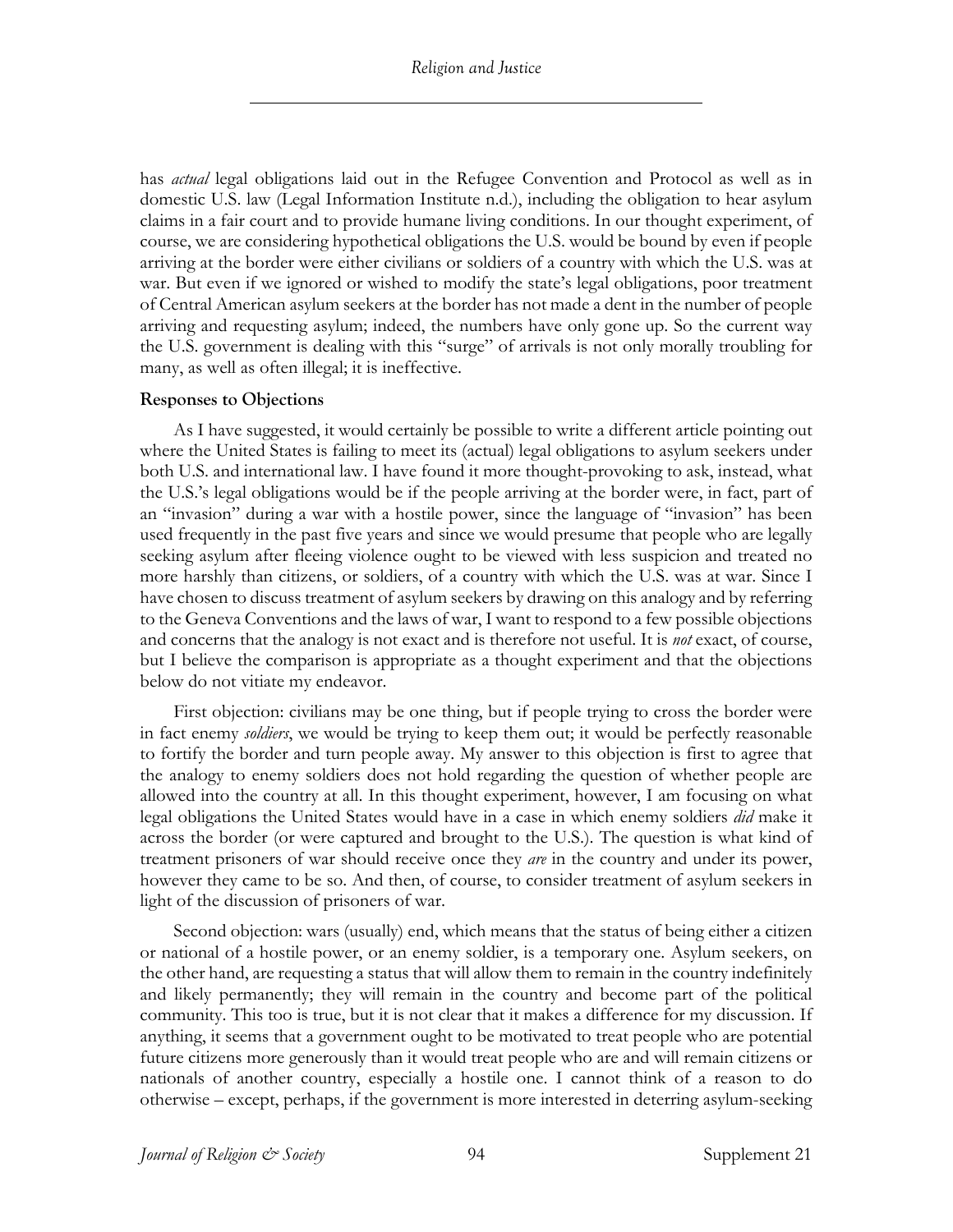than it is in deterring enemy soldiers from threatening its people. And we have already established that poor treatment of asylum seekers does not serve as a deterrent, at least in the case of Central American asylum seekers coming to the U.S. Furthermore, even if the main problem *is* that people are seeking to remain in the U.S. permanently – that is, if the government is inclined to view asylum seekers with less favor even than prisoners of war, because asylum seekers wish to remain in the country – then the proper response would be to deny the asylum claims and deport people, rather than treating them poorly while they are in custody. That raises a whole different set of concerns about the state's legal obligations to allow asylum seekers to remain when their claims are strong enough, but for our purposes, the point is that there seems to be no justification for poor treatment *simply* based on the fact that asylum seekers are requesting to remain in the U.S. and are petitioning to gain a permanent legal status.

## **Conclusion: The Ironies of Rightlessness**

To sum up briefly: although the language of "invasion" in reference to the arrival of Central American asylum seekers at the southern border of the United States is generally used by politicians and pundits who wish to deny asylum and turn people away, it is instructive to consider what it would mean for the U.S. government's legal obligations if, in fact, there *were* some sort of "invasion" going on. As I have tried to show here, the government would have to abide by strict rules regarding how to treat the so-called "invaders." While the U.S. government has by no means always upheld its obligations to civilians in wartime or to prisoners of war, our military does emphasize and usually enforces norms around aligning its conduct with the laws of war as laid out in the Geneva Conventions. Which means that, ironically, if asylum seekers from Central America were literal invaders, if they were soldiers in an invading army, it is more than possible that they would be subject to better treatment at the hands of the U.S. government than they are now. Hannah Arendt wrote in 1951:

The best criterion by which to decide whether someone has been forced outside the pale of the law is to ask if he would benefit by committing a crime. If a small burglary is likely to improve his legal position, at least temporarily, one maybe sure he has been deprived of human rights. . . . As a criminal even a stateless person will not be treated worse than another criminal, that is, he will be treated like everybody else. . . . As long as his trial and his sentence last, he will be safe from that arbitrary police rule against which there are no lawyers and no appeals (286).

Her analogy is a different one than mine – stateless/criminal vs. asylum seeker/enemy soldier – but many of the ironies are the same. Asylum seekers do technically have rights under international and U.S. domestic law, yet they are often viewed and treated as if they were "outside the pale of law." There seems to be a sense in which governments at least know what to *do* with enemy soldiers, yet they become strangely baffled and overwhelmed when confronted with (in the U.S. case) a few tens of thousands of asylum seekers arriving in a country of over 300 million people.

In the short term, the U.S. among other countries is, in multiple aspects, failing to abide by both domestic and international law in its treatment of asylum seekers. This would be the case even if the U.S. were suffering from a literal "invasion" of enemy soldiers. In the long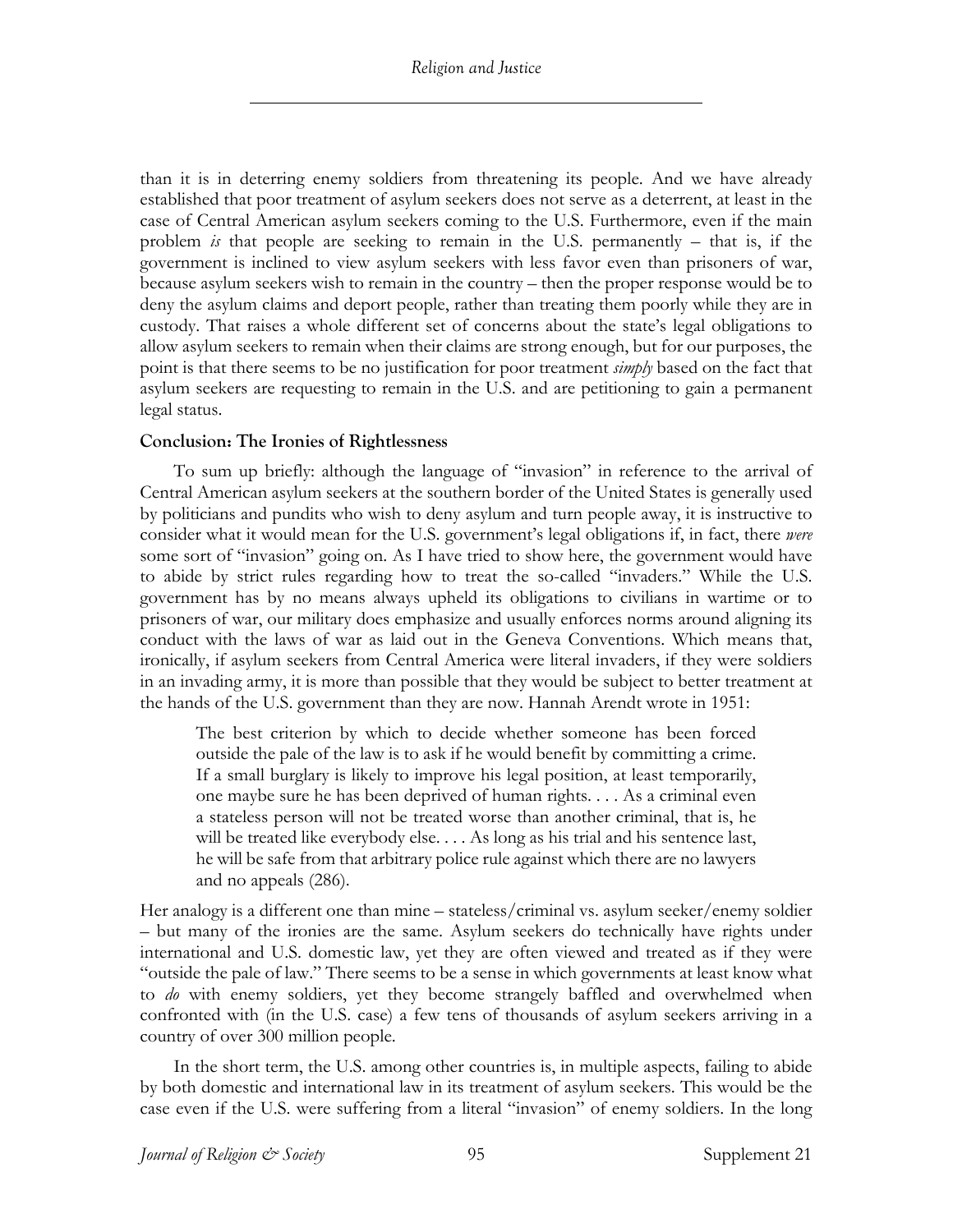run, the fact that we in the U.S. (and many in other countries as well) treat asylum seekers so badly, and conduct so much hand-wringing over 30,000 people at our border, points to a wider problem of international governance. The development of the *Global Compact for Safe, Orderly, and Regular Migration*, signed by 152 countries worldwide in December 2018 (the United States was one of 5 "no" votes), shows an increasing awareness on the part of world leaders and governments that countries must cooperate more fully in order to promote both orderly migration and the protection of human rights as people migrate. Considering what rights are owed to people even under the hostile, stressful, and unpredictable circumstances of war may help spur both scholars and policymakers toward creative and humane ways of addressing migration, especially of asylum seekers, as the movement of human beings who cross borders to flee violence is likely only to increase in the foreseeable future.

## **Bibliography**

Acer, Eleanor, and Olga Byrne

2017 "How the Illegal Immigration Reform and Immigrant Responsibility Act of 1996 Has Undermined US Refugee Protection Obligations and Wasted Government Resources." *Journal on Migration and Human Security* 5, 2 356-78.

Ainsley, Julia, and Jacob Soboroff

2018 "New Trump Admin Order for Separated Parents: Leave U.S. with Kids or without Them." *NBC News* (July 3). Available online at https://www.nbcnews.com/politics/immigration/new-trump-admin-orderseparated-parents-leave-u-s-kids-n888631.

## Alexander, Laura E.

2018 "Religious Ethics and the Global Refugee Crisis: Questions to Ask." Pp. 227- 47 in *The Meaning of My Neighbor's Faith: Interreligious Reflections on Immigration*. Edited by Alexander Y. Hwang and Laura E. Alexander. Lanham: Lexington.

## Allard, Silas W.

2018 "Religious Kinesis: A Challenge to the Plenary Power Doctrine's Anthropology of Stasis." Pp. 199-212 in *The Meaning of My Neighbor's Faith: Interreligious Reflections on Immigration*. Edited by Alexander Y. Hwang and Laura E. Alexander. Lanham: Lexington.

## Arendt, Hannah

1951 *The Origins of Totalitarianism*. New York: Harcourt, Brace and Co.

## Arnold, Kathleen R.

2018 *Arendt, Agamben and the Issue of Hyper-Legality: In between the Prisoner-Stateless Nexus*. New York: Routledge.

## BBC News

2018 "Trump: Immigrant Gangs 'Animals, not People.'" (May 17). Available online at https://www.bbc.com/news/av/world-us-canada-44148697/trumpimmigrant-gangs-animals-not-people.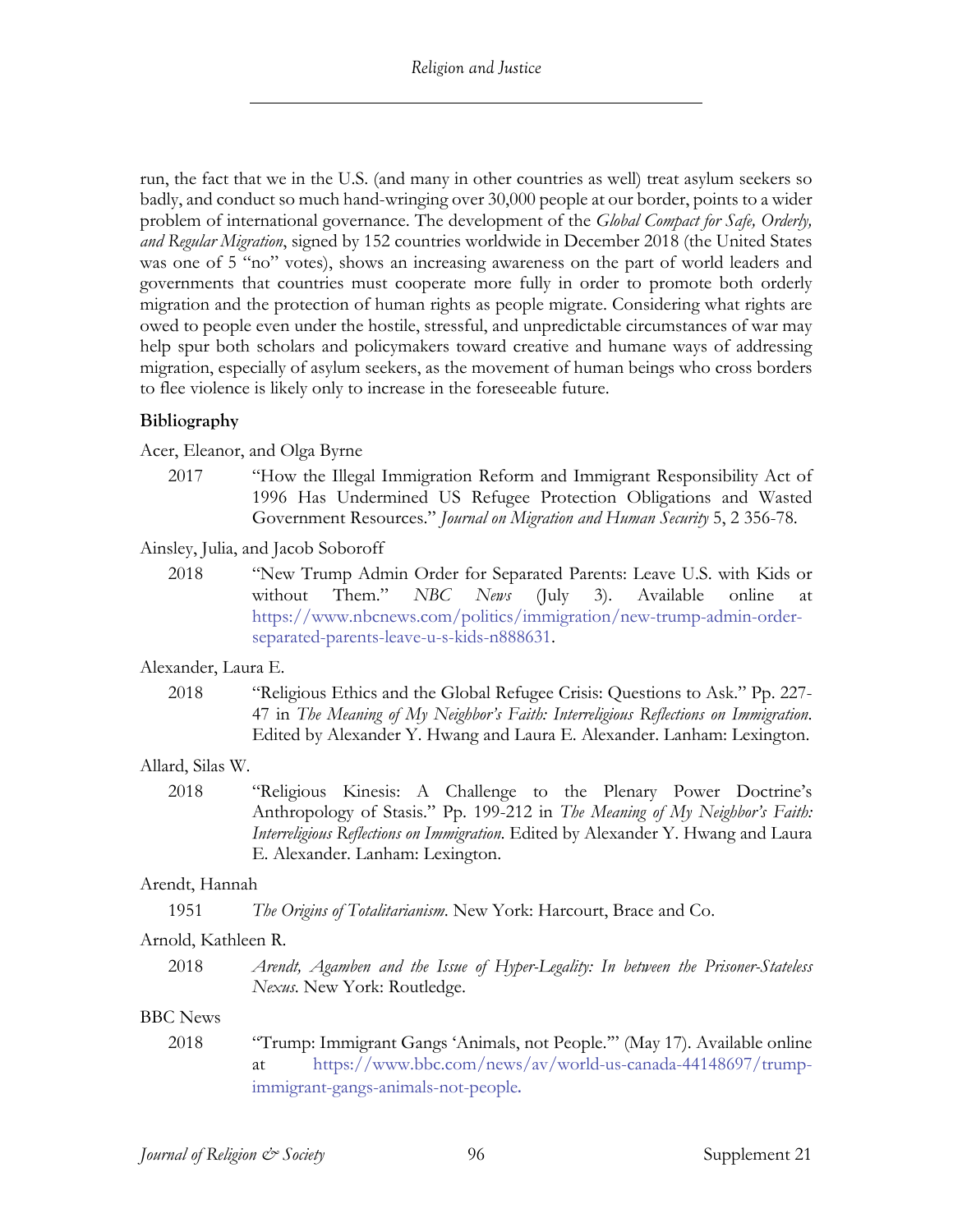## Blitzer, Jonathan

2018 "Immigrant Parents Face a Dilemma: Will Making an Asylum Claim Make it Harder to Reunite with their Kids?" *The New Yorker* (July 20). Available online at https://www.newyorker.com/news/news-desk/immigrant-parents-face-adilemma-will-making-an-asylum-claim-make-it-harder-to-reunite-with-theirkids.

## Chapin, Angelina

2018 "ICE Officials Are Pressuring Separated Parents To Sign Deportation Forms." *Huffington Post* (July 3); updated July 4. Available online at https://www.huffingtonpost.com/entry/immigration-officials-pressureseparated-parents-deportation-form\_us\_5b3c060ee4b09e4a8b28656e.

## Chidananjee, Ravindra Brahmachari

2009 *Ethics and Values of Sikhism*. New Delhi: Anmol Publications.

## Clooney, Francis X.

2011 "Food, the Guest and the *Taittiriya Upanishad*: Hospitality in the Hindu Tradition." Pp. 139-45 in *Hosting the Stranger: Between Religions*. Edited by Richard Kearney and James Taylor. New York: Continuum.

## Collier, Elizabeth

2014 "And They Fled into Egypt: Migration in the Light of Scripture and Catholic Social Teaching." Pp. 147-63 in *Religious and Ethical Perspectives on Global Migration*. Edited by Elizabeth W. Collier and Charles R. Strain. Lanham: Lexington.

## Concha, Joe

2018 "AP apologies for tweet calling migrant caravan 'a ragtag army of the poor'." *The Hill* (October 22). Available online at https://thehill.com/ homenews/media/412553-ap-apologizes-for-tweet-calling-migrant-caravana-ragtag-army-of-the-poor.

## Correa-Cabrera, Guadalupe, Mariely Lopez-Santana, and Camilo Pardo

2018 "Is MS-13 as Dangerous as Trump Suggests?" *Washington Post* (December 7). Available online at https://www.washingtonpost.com/news/monkeycage/wp/2018/12/07/trump-keeps-warning-about-ms-13-is-it-really-asdangerous-as-he-suggests.

## Cornelisse, Galina

2010 *Immigration Detention and Human Rights: Rethinking Territorial Sovereignty*. Leiden: Brill.

## Cummins, Hugh

2011 "Sukkot: Levinas and the Festival of the Cabins." Pp. 73-86 in *Hosting the Stranger: Between Religions*. Edited by Richard Kearney and James Taylor. New York: Continuum.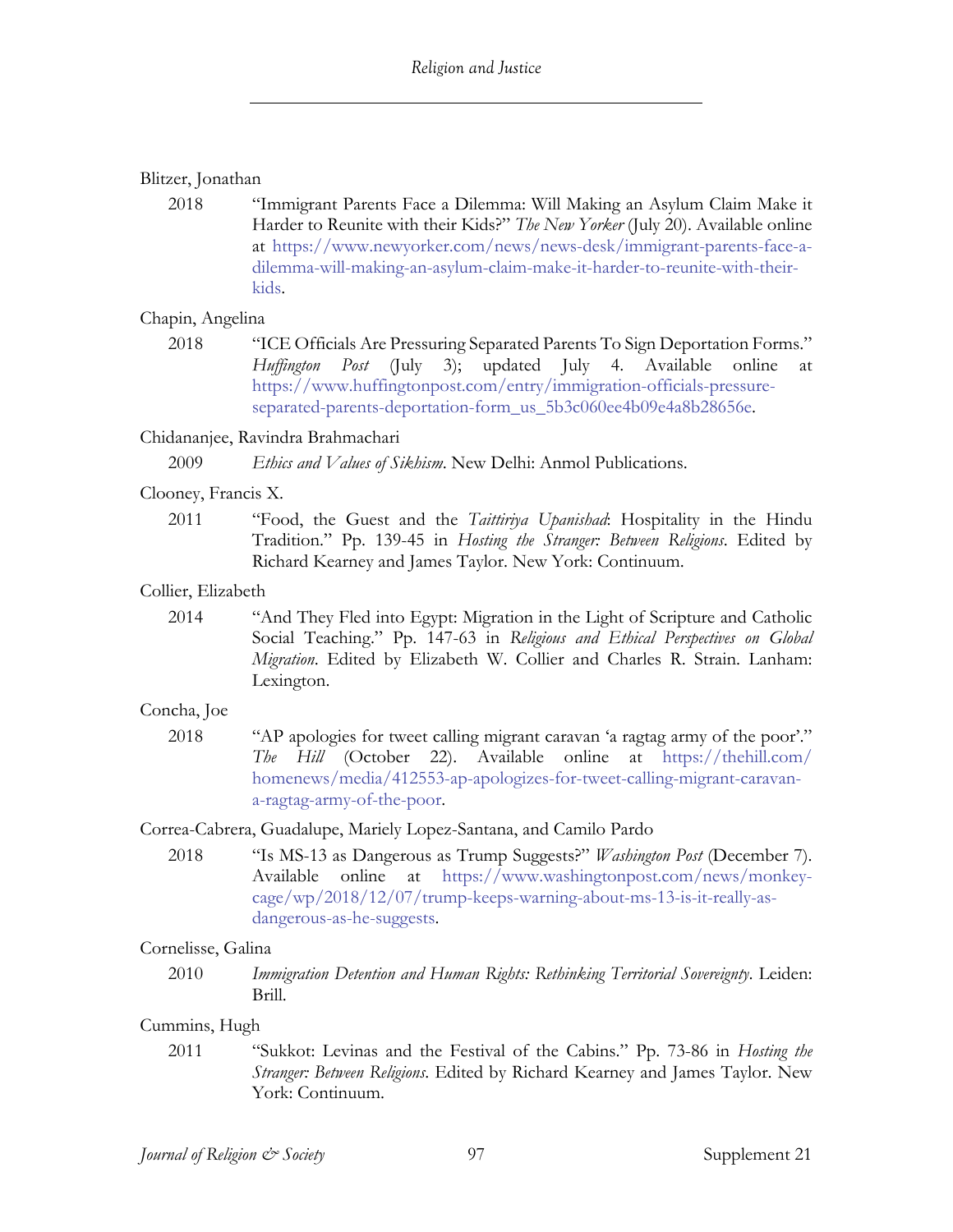Dutt, Anjali and Danielle Kohfeldt

2019 "Assessing the Relationship between Neoliberal Ideology and Reactions to Central American Asylum Seekers in the United States." *Journal of Social Issues* 75, 1: 134-52.

Fontes, Anthony W.

2019 "Migrants' Stories: Why They Flee." *The Conversation* (April 9). Available online at https://theconversation.com/migrants-stories-why-they-flee-114725.

Geneva Conventions (United Nations Treaty Series)

- 1949a *Geneva Convention for the Amelioration of the Condition of the Wounded and Sick in Armed Forces in the Field*. 75 U.N.T.S. 31 (August 12). Available online at https://ihl-databases.icrc.org/applic/ihl/ihl.nsf/Treaty.xsp?documentId= 4825657B0C7E6BF0C12563CD002D6B0B&action=openDocument.
- 1949b *Geneva Convention for the Amelioration of the Condition of Wounded, Sick and Shipwrecked Members of Armed Forces at Sea.* 75 U.N.T.S. 85 (August 12). Available online at https://ihl-databases.icrc.org/applic/ihl/ihl.nsf/Treaty.xsp? documentId=2F5AA9B07AB61934C12563CD002D6B25&action=openDoc ument.
- 1949c *Geneva Convention Relative to the Treatment of Prisoners of War*. 75 U.N.T.S. 135 (August 12). Available online at https://ihl-databases.icrc.org/applic/ihl/ ihl.nsf/Treaty.xsp?documentId=77CB9983BE01D004C12563CD002D6B3E &action=openDocument.
- 1949d *Geneva Convention Relative to the Protection of Civilian Persons in Times of War*. 75 U.N.T.S. 287 (August 12). Available online at https://ihl-databases.icrc.org/ applic/ihl/ihl.nsf/Treaty.xsp?documentId=AE2D398352C5B028C12563CD 002D6B5C&action=openDocument.

## Gorman, Cynthia S.

2017 "Redefining Refugees: Interpretive Control and the Bordering Work of Legal Categorization in U.S. Asylum Law." *Political Geography* 58: 36-45.

## Grabell, Michael

2019 "Pediatrician Who Treated Immigrant Children Describes Pattern of Lapses in Medical Care in Shelters." *ProPublica* (May 3). Available online at https://www.propublica.org/article/pediatrician-who-treated-immigrantchildren-describes-pattern-of-lapses-in-medical-care-in-shelters.

## Groody, Daniel G.

2012 "Homeward Bound: A Theology of Migration for Fullness of Life, Justice and Peace." *The Ecumenical Review* 64, 3: 299-313.

## Gumbel, Andrew

2018 "'They were laughing at us': immigrants tell of cruelty, illness, and filth in US detention." *The Guardian* (September 12). Available online at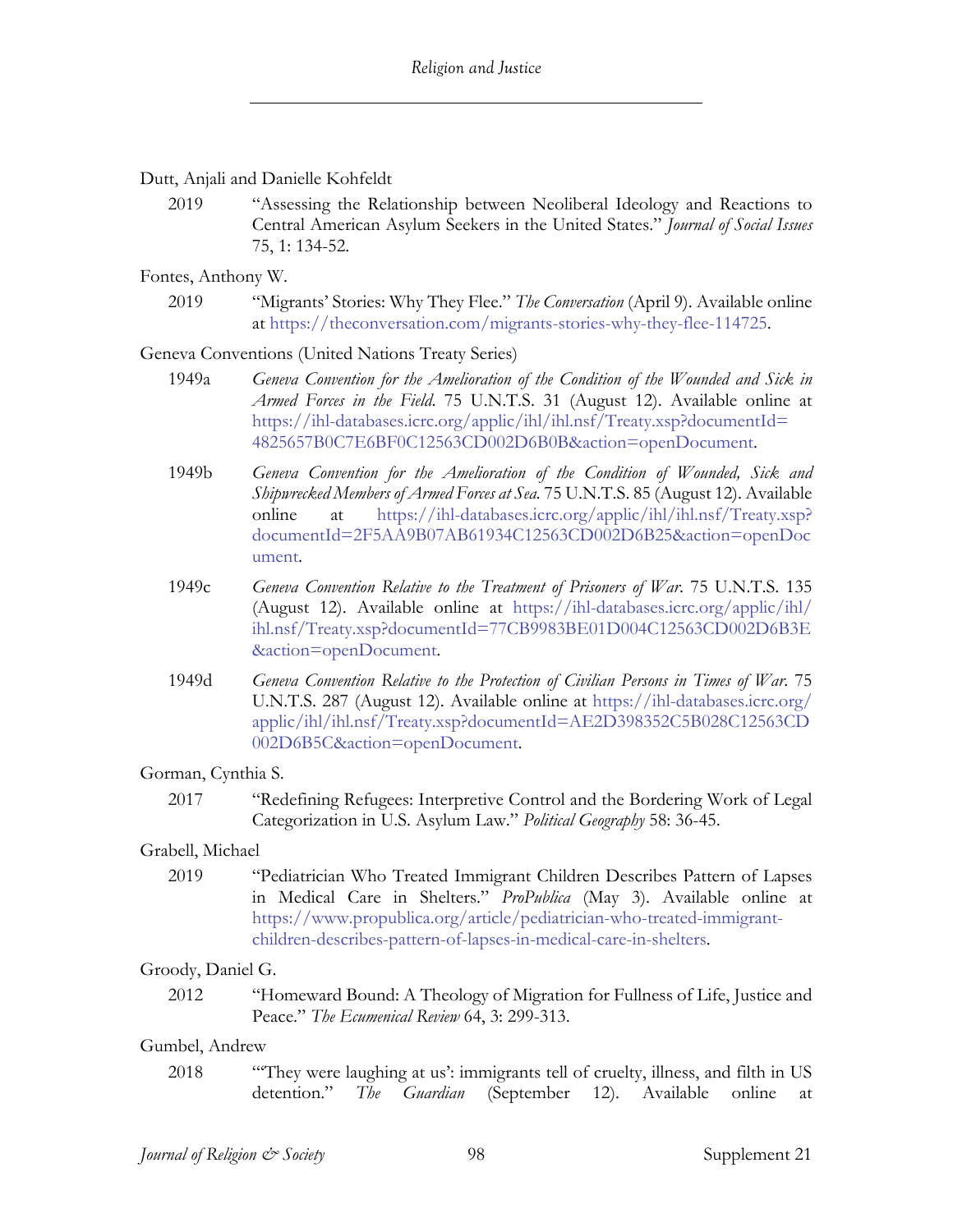https://www.theguardian.com/us-news/2018/sep/12/us-immigrationdetention-facilities.

#### Harding, Scharon

2014 "Official Says Mexico Stopped Thousands of Unaccompanied Minors from Entering US, Blames Illegal Immigration on Misunderstanding of Laws." *Latin Post* (June 26). Available online at https://www.latinpost.com/articles/ 15727/20140626/official-mexico-stopped-thousands-unaccompaniedminors-entering-blames-illegal-immigration.htm.

## Heffron, Laurie C.

2019 "Central American Women Fleeing Violence Experience More Trauma after Seeking Asylum." *The Conversation* (April 25). Available online at https://theconversation.com/central-american-women-fleeing-violenceexperience-more-trauma-after-seeking-asylum-114966.

#### Hirsch, Asher Lazarus, and Nathan Bell

2017 "The Right to Have Rights as a Right to Enter: Addressing a Lacuna in the International Refugee Protection Regime." *Human Rights Review* 18, 4: 417-37.

#### Human Rights First

2019 "FACT CHECK: Asylum Seekers Regularly Attend Court Hearings." *Human Rights First* (January 25). Available online at https://www.humanrightsfirst.org/resource/fact-check-asylum-seekersregularly-attend-immigration-court-hearings.

Human Rights Watch, American Civil Liberties Union, National Immigrant Justice Center, and Detention Watch Network

2018 "Code Red: The Fatal Consequence of Dangerously Substandard Medical Care in Immigration Detention." Available online at https://www.aclu.org/ sites/default/files/field\_document/coderedreportdeathsicedetention.pdf.

## Hunter, Greg

2018 "I Was an MS-13 Target. Despite What Trump Says, Very Few Americans Will Ever Have that Experience." *NBC News* (July 22). Available online at https://www.nbcnews.com/think/opinion/i-was-ms-13-target-despite-whattrump-says-very-ncna893251.

#### Ingber, Sasha

2019 "Third Child Dies in U.S. Government Custody since December." *NPR* (May 2). Available online at https://www.npr.org/2019/05/02/719409488/thirdchild-dies-in-u-s-government-custody-since-december.

#### International Committee of the Red Cross

1864 "Treaties, States Parties, and Commentaries: Convention for the Amelioration of the Condition of the Wounded in Armies in the Field, Geneva, 22 August 1864." Available online at https://ihl-databases.icrc.org/applic/ihl/ihl.nsf/ Treaty.xsp?action=openDocument&documentId=477CEA122D7B7B3DC1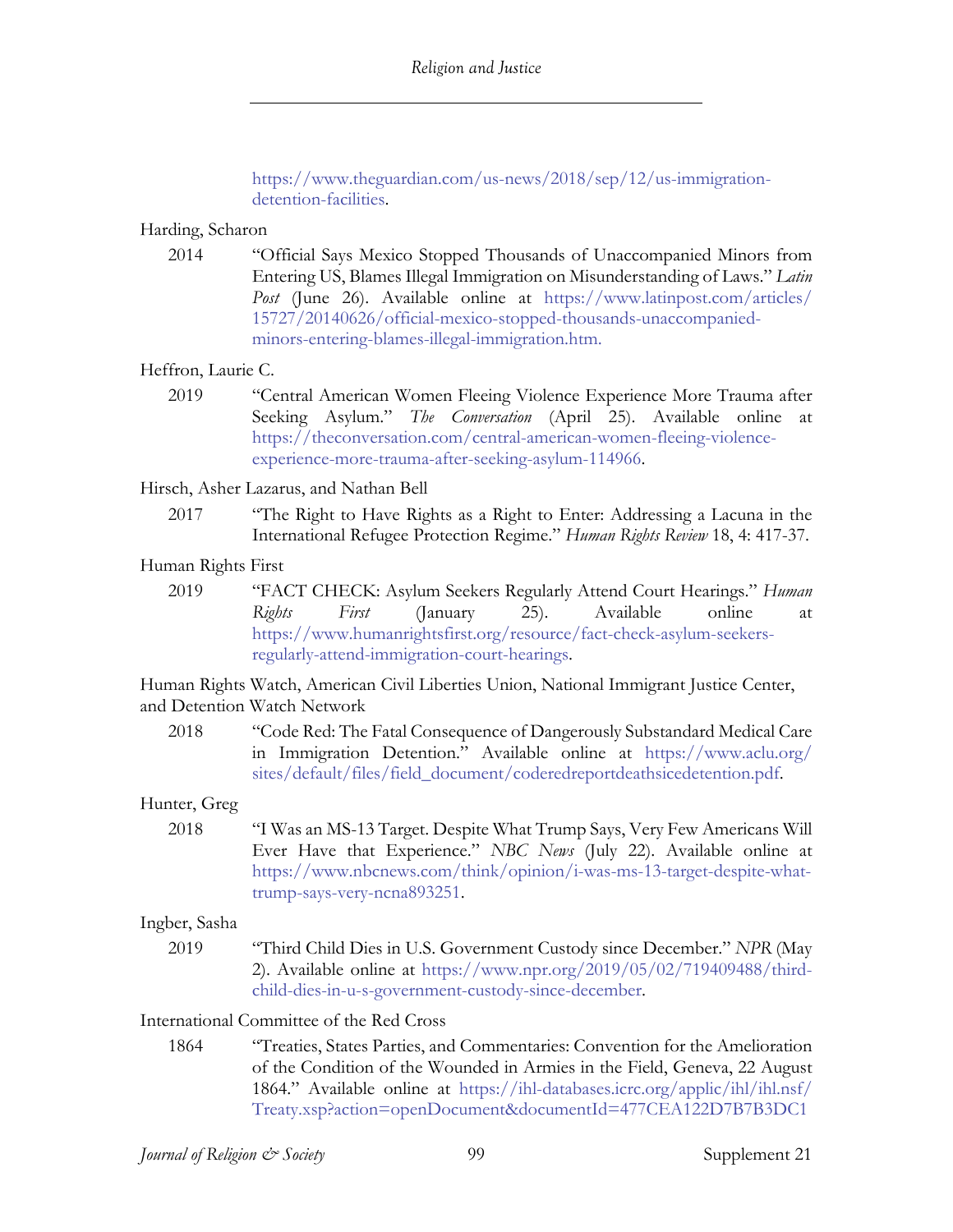2563CD002D6603. List of state signatories and those who have ratified or acceded to the convention: https://ihl-databases.icrc.org/applic/ihl/ihl.nsf/ States.xsp?xp\_viewStates=XPages\_NORMStatesParties&xp\_treatySelected= 120.

Isaacs, David, and Gillian Triggs

2018 "Australia's Immigration Policy Violates United Nations Convention on the Rights of the Child." *Journal of Paediatrics and Child Health* 54, 8: 825-27.

#### Jaeger, Gilbert

2001 "On the History of the International Protection of Refugees." *International Review of the Red Cross* 83, 843: 727-37.

Jones, Reece, Corey Johnson, Wendy Brown, Gabriel Popescu, Polly Pallister-Wilkins, Alison Mountz, and Emily Gilbert

2017 "Interventions on the State of Sovereignty at the Border." *Political Geography* 59 (July): 1-10.

Labrador, Rocio Cara, and Danielle Renwick

2018 *Backgrounder: Central America's Violent Northern Triangle*. Council on Foreign Relations, updated June 26. Available online at https://www.cfr.org/ backgrounder/central-americas-violent-northern-triangle.

#### Lawler, Opheli Garcia

2018 "The Iceboxes at the Border." *The Cut* (December 26). Available online at https://www.thecut.com/2018/12/what-are-las-hieleras-iceboxes-used-bycbp-at-the-border.html.

#### Legal Information Institute, Cornell Law School

- n.d. "8 U.S. Code 1158. Asylum." Available online at https://www.law.cornell.edu/uscode/text/8/1158.
- 2019 "Geneva Conventions and Their Additional Protocols." Available online at https://www.law.cornell.edu/wex/geneva\_conventions\_and\_their\_additiona l\_protocols.

#### Lind, Dara

2019 "'Remain in Mexico: Trump's Quietly Expanding Crackdown on Asylum Seekers, Explained." *Vox* (March 22). Available online at https://www.vox.com/2019/3/5/18244995/migrant-protection-protocolsborder-asylum-trump-mexico.

## Lopez, Sarah

2017 "*States of Incarceration*: An Architectural Perspective on Immigrant Detention in Texas." *Museums & Social Issues* 12, 1: 33-40.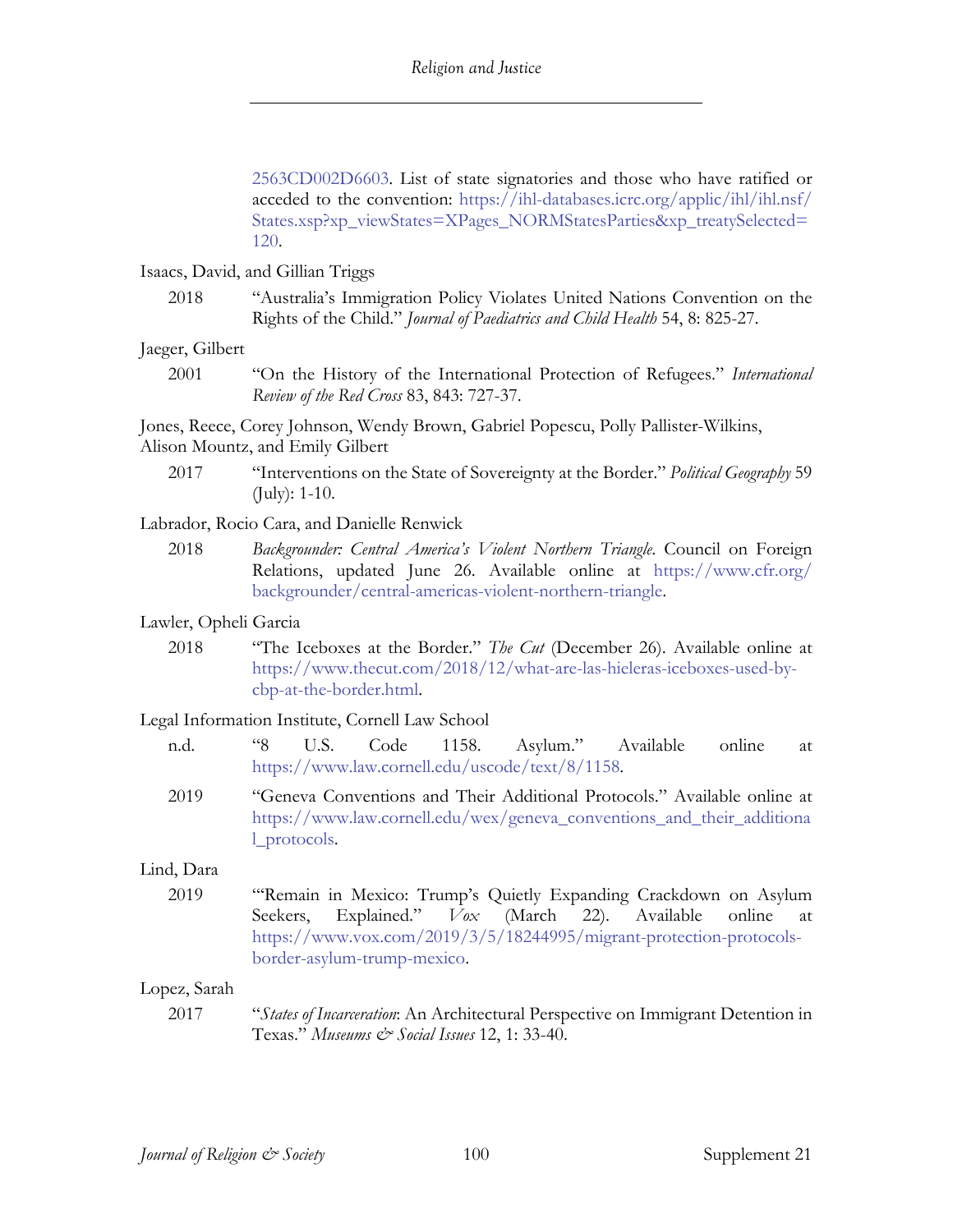#### Martínez, Sofía

2019 "Today's Migrant Flow is Different." *The Atlantic* (June 26). Available online https://www.theatlantic.com/international/archive/2018/06/centralamerica-border-immigration/563744.

#### McIntosh, Marie

2019 "California's Attorney General Reveals Abuses in Immigration Detention Conditions Report." *Immigrant Legal Resource Center* (February 26). Available online at https://www.ilrc.org/california%E2%80%99s-attorney-generalreveals-abuses-immigration-detention-conditions-report.

#### Montoya-Galvez, Camilo

2019 "Trump Administration Resuming 'Remain in Mexico' Policy for Asylum Seekers." *CBS News* (April 16). Available online at https://www.cbsnews.com/news/remain-in-mexico-trump-administrationresuming-policy-for-asylum-seekers-after-court-order.

#### Moore, Robert

"2019 'I'm in Danger': Migrant Parents Face Violence in Mexico under New Trump Policy." *TexasMonthly* (April 25). Available online at https://www.texasmonthly.com/politics/im-in-danger-migrant-parents-faceviolence-in-mexico-under-new-trump-policy.

#### Musalo, Karen, and Eunice Lee

2017 "Seeking a Rational Approach to a Regional Refugee Crisis: Lessons from the Summer 2014 'Surge' of Central American Women and Children at the US-Mexico Border." *Journal on Migration and Human Security* 5, 1: 137-79.

#### Navarette Jr., Rúben

2014 "The New Texas Governor's Cynical Immigration Threat." *The Daily Beast* (December 1). Available online at https://www.thedailybeast.com/the-newtexas-governors-cynical-immigration-threat.

#### New York Times

2018 "Kirstjen Nielsen Addresses Families [sic] Separation at Border: Full Transcript." *New York Times* (June 18). Available online at https://www.nytimes.com/2018/06/18/us/politics/dhs-kirstjen-nielsenfamilies-separated-border-transcript.html.

#### Nizamuddin, Azam

2014 "Islam and Immigration." Pp. 165-83 in *Religious and Ethical Perspectives on Global Migration*. Edited by Elizabeth W. Collier and Charles R. Strain. Lanham: Lexington.

#### Rabben, Linda

2016 *Sanctuary and Asylum: A Social and Political History*. Seattle: University of Washington Press.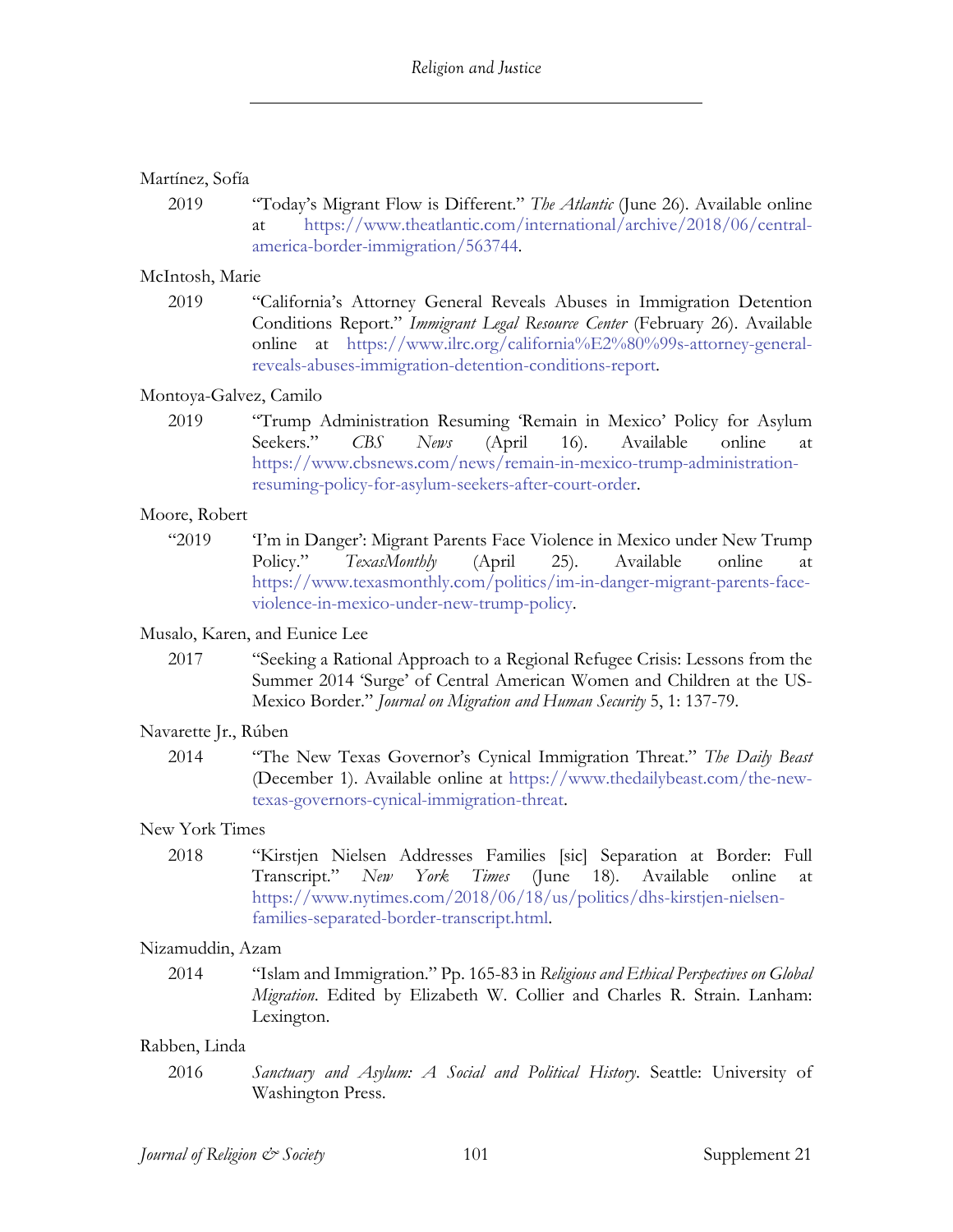#### Riggs, Thomas, and Kathleen J. Edgar, editors

2018 *Immigration and Migration: In Context*. Farmington Hills: Gale.

Riva, Sara

2017 "Across the Border and into the Cold: *Hieleras* and the Punishment of Asylum-Seeking Central American Women in the United States." *Citizenship Studies* 21, 3: 309-26.

#### Rotman, Andy

2011 "Buddhism and Hospitality: Expecting the Unexpected and Acting Virtuously." Pp. 115-21 in *Hosting the Stranger: Between Religions*. Edited by Richard Kearney and James Taylor. New York: Continuum.

#### Roybal-Allard, Lucille, Office of Congresswoman

2019 *Chairwoman Roybal-Allard Statement on Administration's New Border Funding Request* (May 1)*.* Available online at https://roybal-allard.house.gov/news/ documentsingle.aspx?DocumentID=401578.

#### Sayilgan, Zeyneb

- 2018 "Islamic Creation Theology and the Human Being as Migrant." Pp. 3–16 in *The Meaning of My Neighbor's Faith: Interreligious Reflections on Immigration*. Edited by Alexander Y. Hwang and Laura E. Alexander. Lanham: Lexington.
- Seville, Lisa Riordan, Hannah Rappleye, and Andrew W. Lehren
	- 2019 "22 Immigrants Died in ICE Detention Centers During the Past 2 Years." *NBC News* (January 6). Available online at https://www.nbcnews.com/ politics/immigration/22-immigrants-died-ice-detention-centers-during-past-2-years-n954781.

#### Snyder, Susana

2016 "'La Mano Zurda with a Heart in Its Palm': Mystical Activism as a Response to the Trauma of Immigration Detention." In *Post-Traumatic Public Theology*. Edited by Stephanie N. Arel and Shelly Rambo. Cham: Springer.

#### Snyder, Susanna, Holly Bell, and Noël Busch-Armendariz

2015 "Immigration Detention and Faith-Based Organizations." *Social Work* 60, 2: 165-73.

#### Spena, Alessandro

2016 "Resisting Immigration Detention." *European Journal of Migration and Law* 18, 2: 201-21.

#### Stephenson, Eric

2010 "Experiences of a Prisoner of a War: World War 2 in Germany." *Journal of Military and Veterans' Health* 18, 2: 27-34. Reprinted from *Australian Military Medicine* 9, 1 (2000): 42-50. Available online at https://jmvh.org/article/ experiences-of-a-prisoner-of-a-war-world-war-2-in-germany.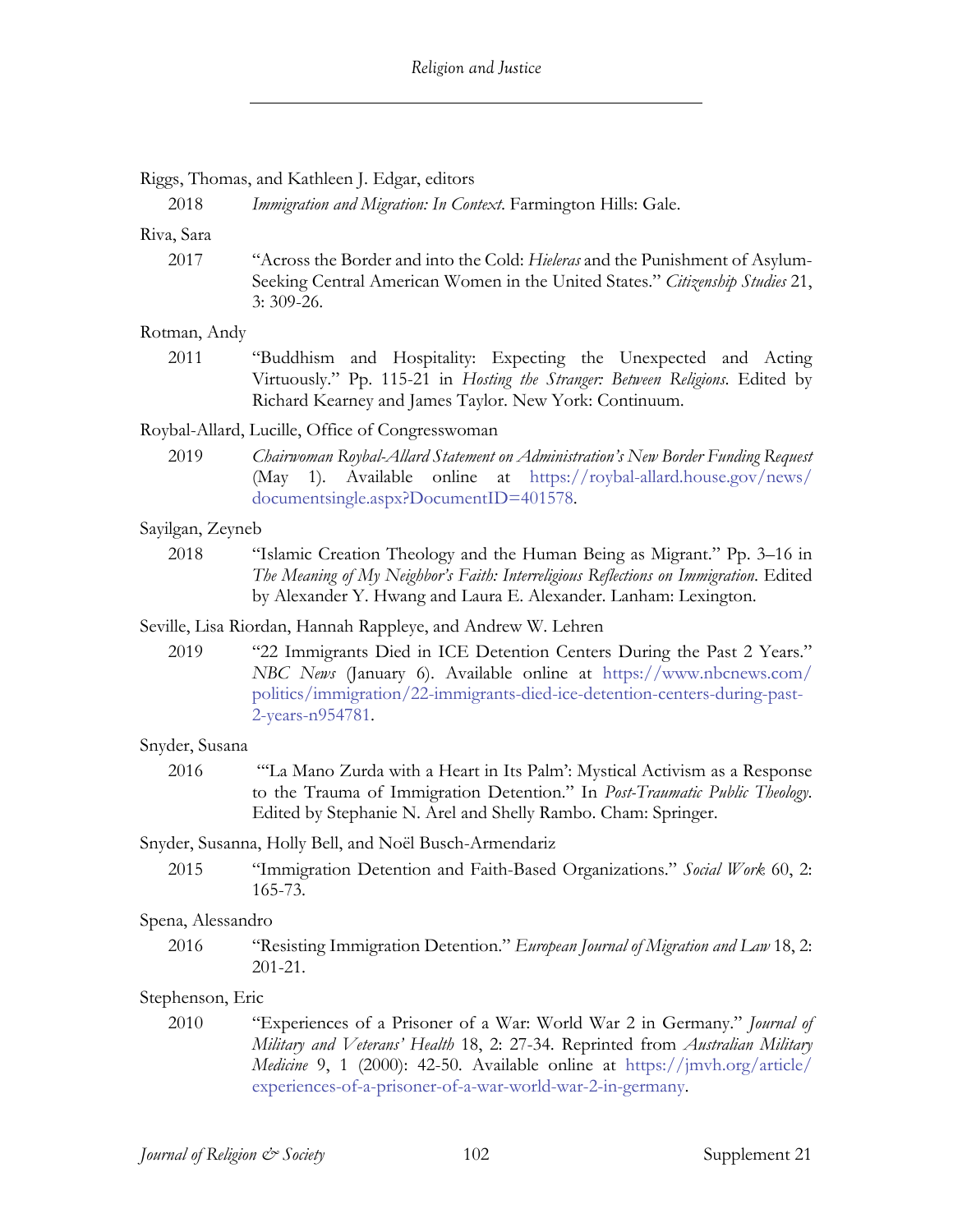## Sverdlik, Aleksandr

2019 "Border Patrol and ICE Routinely Violate Immigrants' Religious Rights." *American Civil Liberties Union* (March 20). Available online at https://www.aclu.org/blog/immigrants-rights/ice-and-border-patrolabuses/border-patrol-and-ice-routinely-violate.

TeleSur

2019 "1,000 Israeli Soldiers to Arrive in Honduras to Train Troops, Police on Border Protection" (May 6). Available online at https://www.telesurenglish.net/news/1000-Israeli-Soldiers-To-Arrive-in-Honduras-to-Train-Troops-Police-on-Border-Protection-20190506- 0014.html.

#### Timani, Hussam S.

2018 "On Being a Muslim in a Non-Muslim Society: Seeing Islam in the 'Other.'" Pp 251-64 in *The Meaning of My Neighbor's Faith: Interreligious Reflections on Immigration*. Edited by Alexander Y. Hwang and Laura E. Alexander. Lanham: Lexington.

## Tyagananda, Swami

2011 "God as Guest: Hospitality in Hindu Culture." Pp. 147-49 in *Hosting the Stranger: Between Religions*. Edited by Richard Kearney and James Taylor. New York: Continuum.

## United Nations General Assembly (UN)

- 1948 *Universal Declaration of Human Rights*. 217 A (III) (December 10). Available online at https://www.un.org/en/universal-declaration-human-rights.
- 1951 *Convention Relating to the Status of Refugees*. United Nations Treaty Series 189: 137 (July 28).
- 1967 *Protocol Relating to the Status of Refugees*. United Nations Treaty Series 606: 267 (January 31).
- 2018 *Global Compact for Safe, Orderly and Regular Migration* (July 11). Available online at https://refugeesmigrants.un.org/sites/default/files/180711\_final\_draft\_ 0.pdf.

## United Nations High Commissioner for Refugees (UNHCR)

- 1967 *States Parties to the 1951 Convention relating to the Status of Refugees and the 1967 Protocol*. Available online at https://www.unhcr.org/protect/ PROTECTION/3b73b0d63.pdf.
- 2010 *Convention and Protocol Relating to the Status of Refugees*. Available online at https://www.unhcr.org/en-us/3b66c2aa10.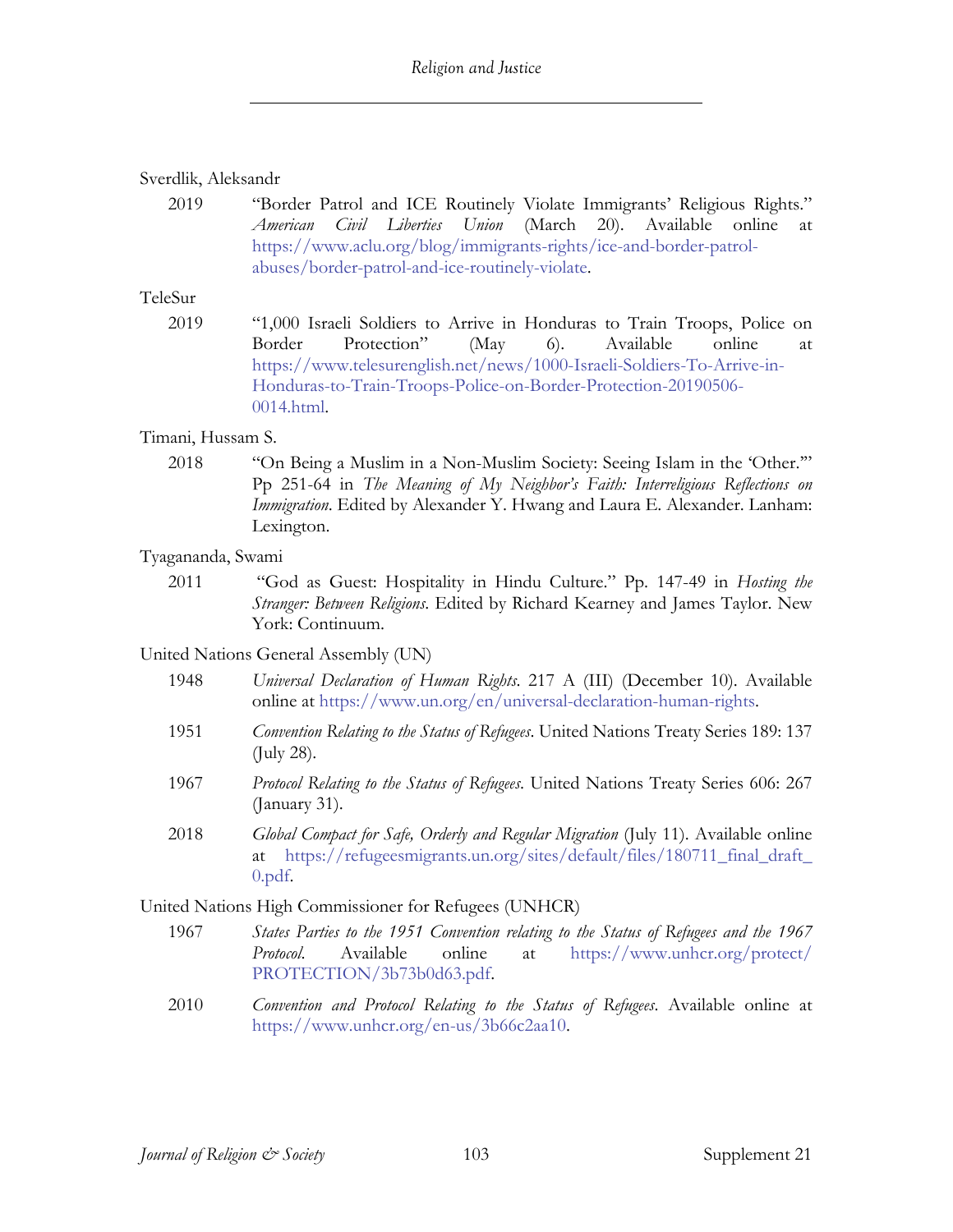United States Department of Homeland Security, Office of Immigration Statistics

2019 *Annual Flow Report, Refugees and Asylees: 2017*. Composed by Nadwa Mossaad (March). Available online at https://www.dhs.gov/sites/default/files/ publications/Refugees\_Asylees\_2017.pdf.

United States Department of Homeland Security, Office of the Inspector General

2017 *U.S. Immigration and Customs Enforcement's Award of the Family Case Management Program (Redacted).* OIG-18-22, November 30. Available online at https://www.oig.dhs.gov/sites/default/files/assets/2017-12/OIG-18-22- Nov17.pdf.

United States Department of Justice – Federal Bureau of Investigation

2017 "Murder." *Crime in the United States 2016*. Available online at https://ucr.fbi.gov/crime-in-the-u.s/2016/crime-in-the-u.s.-2016/resourcepages/downloads.

## United States Department of State

n.d. "Certificates of Non Citizen Nationality." Available online at https://travel.state.gov/content/travel/en/legal/travel-legal-considerations/ us-citizenship/Certificates-Non-Citizen-Nationality.html.

#### Verde, Tom

2018 "For ICE Detainees, Access to Clergy is Infrequent or Absent Altogether, Rights Groups Say." *National Catholic Reporter* (October 27). Available online at https://www.ncronline.org/news/people/ice-detainees-access-clergyinfrequent-or-absent-altogether-rights-groups-say.

## Walsh, Joan

2018 "What Senator Jeff Merkley Saw at an Immigrant Detention Center for Children." *The Nation* (June 6). Available online at https://www.thenation.com/article/senator-jeff-merkley-saw-immigrantdetention-center-children.

## Washington, John

2018 "Here Is Just Some of the Hateful Abuse Immigrants Face in Detention Centers." The Nation (June 27). Available online at https://www.thenation.com/article/just-hateful-abuse-immigrants-facedetention-centers.

## Weicher, Christine

2019 Report Details Harsh Conditions for Immigrants Held in California Detention Centers." *CBS News* (February 26). Available online at https://www.cbsnews.com/news/report-details-harsh-conditions-forimmigrants-held-in-california-detention-centers.